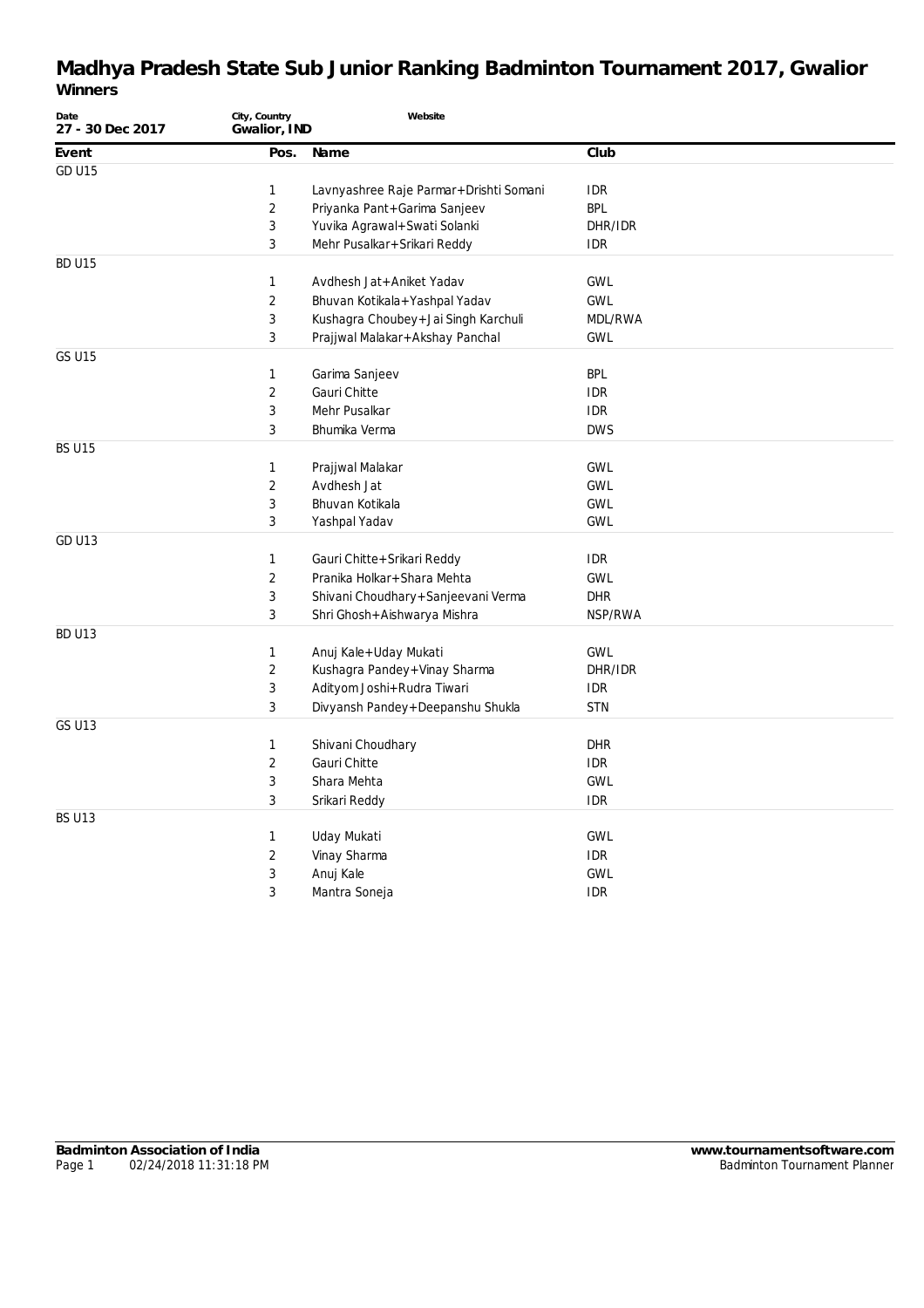| Date                  | 27 - 30 Dec 2017       |              | City, Country<br>Gwalior, IND     |                                       | Website                                                                     |                                       |                                         |                                         |                                         |
|-----------------------|------------------------|--------------|-----------------------------------|---------------------------------------|-----------------------------------------------------------------------------|---------------------------------------|-----------------------------------------|-----------------------------------------|-----------------------------------------|
|                       |                        |              |                                   |                                       |                                                                             |                                       |                                         |                                         | Printed: 12/30/2017 1:50:44 PM          |
|                       | <b>DOB</b>             | St.          | City                              | Round 1                               | Round 2                                                                     | Round 3                               | Quarterfinals                           | Semifinals                              | Final                                   |
| 1                     | 2/5/2005               |              | <b>IDR</b>                        | R. TIWARI [1]                         | R. TIWARI [1]                                                               |                                       |                                         |                                         |                                         |
| 2<br>3                | 10/1/2005              |              | <b>GWL</b>                        | Bye 1<br>Aadarsh THAKUR               | #1:                                                                         | R. TIWARI [1]                         |                                         |                                         |                                         |
| 4                     |                        |              | <b>DHR</b>                        | Parth BHATT                           | Parth BHATT                                                                 | #33: 15-0 15-3                        |                                         |                                         |                                         |
| 5                     |                        |              | <b>STN</b>                        | D. SHUKLA                             | #2: w.o.<br><b>D. SHUKLA</b>                                                |                                       | R. TIWARI [1]<br>#49: 21-6 21-9         |                                         |                                         |
| 6<br>7                |                        |              | <b>BPL</b>                        | Bye 9<br>Sarthak MARAN                | #3:                                                                         | D. SHUKLA                             |                                         |                                         |                                         |
| 8                     |                        |              | <b>DWS</b>                        | Tejas BAROD                           | Tejas BAROD                                                                 | #34: 13-15 15-14 15-12                |                                         |                                         |                                         |
| 9                     | 6/30/2005              |              | GWL                               | Anuj KALE [6]                         | $\overline{44:}$ 15-2 15-4<br>Anuj KALE [6]                                 |                                       |                                         | Anuj KALE [6]<br>#57: 21-14 9-21 21-12  |                                         |
| 10<br>11              | 4/26/2007              |              | <b>DHR</b>                        | Bye 5<br>Abhinna GARG                 | #5:                                                                         | Anuj KALE [6]                         |                                         |                                         |                                         |
| 12                    |                        |              | <b>SHV</b>                        | <b>Alakh GAUTAM</b>                   | Abhinna GARG                                                                | #35: 15-5 15-4                        |                                         |                                         |                                         |
| 13                    | 6/23/2009              |              | <b>BPL</b>                        | Chetan KOLLI                          | #6: 15-10 15-10<br>Chetan KOLLI                                             |                                       | Anuj KALE [6]<br>#50: 21-3 21-6         |                                         |                                         |
| 14<br>15              |                        |              | AKN                               | <b>Bye 13</b><br>Raj PATHAK           | #7:                                                                         | Raj PATHAK                            |                                         |                                         |                                         |
| 16                    |                        |              | <b>IDR</b>                        | Ojas JAIN                             | Raj PATHAK                                                                  | #36: 15-12 15-12                      |                                         |                                         |                                         |
| 17                    | 1/17/2005              |              | <b>GWL</b>                        | U. MUKATI [4]                         | #8: 15-14 9-15 15-11<br>U. MUKATI [4]                                       |                                       |                                         |                                         | U. MUKATI [4]<br>#61: 21-18 21-17       |
| 18                    |                        |              |                                   | Bye <sub>3</sub>                      | #9:                                                                         | U. MUKATI [4]                         |                                         |                                         |                                         |
| 19<br>20              |                        |              | <b>DHR</b><br><b>BPL</b>          | Rudraksh YADAV<br>Prabhav BARWAD      | Prabhav BARWAD                                                              | #37: 15-3 15-2                        |                                         |                                         |                                         |
| 21                    |                        |              | <b>IDR</b>                        | Aditya PUNEKAR                        | #10: 15-14 15-11<br>Aditya PUNEKAR                                          |                                       | U. MUKATI [4]                           |                                         |                                         |
| 22                    |                        |              |                                   | Bye 11                                | #11:                                                                        | Anandi RUSIYA                         | #51: 21-3 21-10                         |                                         |                                         |
| 23<br>24              | 1/6/2008               |              | <b>BPL</b><br><b>NSP</b>          | Y. KOLLI<br>Anandi RUSIYA             | Anandi RUSIYA                                                               | #38: 15-4 15-2                        |                                         |                                         |                                         |
| $\overline{25}$       |                        |              | <b>IDR</b>                        | A. JOSHI [5]                          | #12: 15-14 15-6                                                             |                                       |                                         | U. MUKATI [4]<br>#58: 21-18 15-21 21-17 |                                         |
| 26                    |                        |              |                                   | Bye 7                                 | A. JOSHI [5]<br>#13:                                                        | A. JOSHI [5]                          |                                         |                                         |                                         |
| $\overline{27}$<br>28 | 4/8/2006               |              | <b>SHV</b><br>GWL                 | Abaan Sajid KHAN<br>Prajiwal GOLASH   |                                                                             | Prajiwal GOLASH #39: 15-11 15-9       |                                         |                                         |                                         |
| 29                    |                        |              | <b>BPL</b>                        | Aditya SHARMA                         | $#14: 15-815-3$                                                             |                                       | A. JOSHI [5]                            |                                         |                                         |
| 30                    |                        |              |                                   | <b>Bye 15</b>                         | Aditya SHARMA<br>#15:                                                       | Ujjawal GOYAL                         | #52: 21-12 21-13                        |                                         |                                         |
| 31<br>32              | 6/18/2007<br>4/16/2007 |              | GWL<br><b>DHR</b>                 | R. SILAWAT<br>Ujjawal GOYAL           | Ujjawal GOYAL                                                               | #40: w.o.                             |                                         |                                         |                                         |
| 33                    |                        |              | <b>STN</b>                        | Divyansh PANDEY                       | #16: 15-1 15-6                                                              |                                       |                                         |                                         | U. MUKATI [4]<br>#63: 21-17 20-22 22-20 |
| 34                    | 3/20/2007              |              | GWL                               | Dev KUMAWAT                           | Dev KUMAWAT                                                                 | #17: 15-11 12-15 15-8 Kushagra PANDEY |                                         |                                         |                                         |
| 35<br>36              | 3/18/2005              |              | <b>DHR</b>                        | <b>Bye 16</b><br>Kushagra PANDEY      |                                                                             | Kushagra PANDEY #41: 15-12 15-6       |                                         |                                         |                                         |
| 37                    |                        |              | <b>AKN</b>                        | Y. RAGHUVANSHI                        | #18:                                                                        |                                       | M. SONEJA [8]<br>#53: 13-21 21-18 21-18 |                                         |                                         |
| 38                    | 5/10/2008              |              | <b>BPL</b>                        | <b>Harshul NARANG</b>                 | Harshul NARANG<br>#19: 15-6 15-1                                            | [M. SONEJA [8]                        |                                         |                                         |                                         |
| 39<br>40              | 1/19/2006              |              | IDR                               | Bye 8<br>M. SONEJA [8]                | M. SONEJA [8]                                                               | $\pm 42: 15 - 3 15 - 1$               |                                         |                                         |                                         |
| 41                    |                        |              | <b>SHV</b>                        | Ujjawal SHAKYA                        | #20:                                                                        |                                       |                                         | M. SONEJA [8]<br>#59: 19-21 21-10 21-14 |                                         |
| 42                    |                        |              | GWL                               | P. SRIVASTAV                          | P. SRIVASTAV<br>#21: 15-5 15-12 Yash DAVE                                   |                                       |                                         |                                         |                                         |
| 43<br>44              | 2/17/2007              |              | <b>BPL</b>                        | Bye 12<br>Yash DAVE                   | Yash DAVE                                                                   | #43: 15-7 15-5                        |                                         |                                         |                                         |
| 45                    |                        |              | <b>NSP</b>                        | Pragyan SHARMA                        | #22:                                                                        |                                       | P. WARATHE [3]                          |                                         |                                         |
| 46                    |                        |              | dhr                               |                                       | Tanmay SHARMA<br><u>Tanmay SHARMA + 23: 12-15 15-10 15-7 P. WARATHE [3]</u> |                                       | #54: 21-11 21-5                         |                                         |                                         |
| 47<br>48              | 8/29/2005              |              | <b>GWL</b>                        | Bye 4<br>P. WARATHE [3]               | P. WARATHE [3]                                                              | #44: 15-7 15-4                        |                                         |                                         |                                         |
| 49                    |                        |              | <b>BPL</b>                        | K. GOLASH                             | #24:                                                                        |                                       |                                         |                                         | V. SHARMA [2]                           |
| $\overline{50}$       |                        |              | <b>SHV</b>                        | Parv JAIN                             | K. GOLASH<br>$#25: 15-5 15-3$                                               | K. GOLASH                             |                                         |                                         | #62: 21-13 21-17                        |
| 51<br>52              |                        |              | <b>IDR</b>                        | <b>Bye 14</b><br>Manav SILAWAT        |                                                                             | Manav SILAWAT #45: 15-2 15-1          |                                         |                                         |                                         |
| 53                    |                        |              | SGL                               | Aditya PRAKASH                        | #26:                                                                        |                                       | N. PANDEY                               |                                         |                                         |
| 54                    | 1/5/2008               |              | <b>DHR</b>                        | N. PANDEY                             | N. PANDEY<br>#27: 15-8 15-1                                                 | N. PANDEY                             | #55: 23-21 21-16                        |                                         |                                         |
| 55<br>56              | 5/15/2007              |              | <b>GWL</b>                        | Bye 6<br>U. MOURYA [7]                |                                                                             | U. MOURYA [7] #46: 15-5 15-6          |                                         |                                         |                                         |
| 57                    | 9/12/2008              |              | <b>BPL</b>                        | <b>Ishaan PANT</b>                    | #28:                                                                        |                                       |                                         | V. SHARMA [2]                           |                                         |
| 58                    | 4/24/2009              |              | <b>GWL</b>                        | <b>Aryan SHARMA</b>                   | <b>Ishaan PANT</b><br>#29: 15-9 15-9                                        | Ishaan PANT                           |                                         | #60: 21-13 21-5                         |                                         |
| 59                    |                        |              | <b>AKN</b>                        | <b>Bye 10</b>                         |                                                                             | A. RAGHUVANSHI #47: 15-0 15-2         |                                         |                                         |                                         |
| 60<br>61              |                        |              | <b>DHR</b>                        | A. RAGHUVANSHI<br><b>Ishan SHUKLA</b> | #30:                                                                        |                                       | V. SHARMA [2]                           |                                         |                                         |
| 62                    |                        |              | <b>BPL</b>                        | <b>Oias WASNEY</b>                    | Ishan SHUKLA                                                                | #31: 15-14 9-15 15-14 V. SHARMA [2]   | #56: 21-4 21-10                         |                                         |                                         |
| 63                    |                        |              |                                   | Bye <sub>2</sub>                      |                                                                             | V. SHARMA [2] #48: 15-1 15-0          |                                         |                                         |                                         |
| 64                    | 3/9/2005               |              | <b>IDR</b>                        | V. SHARMA [2]                         | #32:                                                                        |                                       |                                         |                                         |                                         |
|                       |                        |              | # Seeded Players                  |                                       |                                                                             | # Alternates                          | Replacing                               | Draw date/time:                         |                                         |
|                       |                        | $\mathbf{1}$ | Rudra TIWARI                      |                                       |                                                                             |                                       |                                         | Last Direct Acceptance                  |                                         |
|                       |                        |              | 2 Vinay SHARMA                    |                                       |                                                                             |                                       |                                         |                                         |                                         |
|                       |                        |              | 3 Pranay WARATHE<br>4 Uday MUKATI |                                       |                                                                             |                                       |                                         | Player representatives                  |                                         |
|                       |                        |              | 5 Adityom JOSHI                   |                                       |                                                                             |                                       |                                         |                                         |                                         |
|                       |                        | 6 Anuj KALE  | 7 Utkarsh MOURYA                  |                                       |                                                                             |                                       |                                         | Signature                               |                                         |
|                       |                        |              | 8 Mantra SONEJA                   |                                       |                                                                             |                                       |                                         | Brijesh Dutt Gour                       |                                         |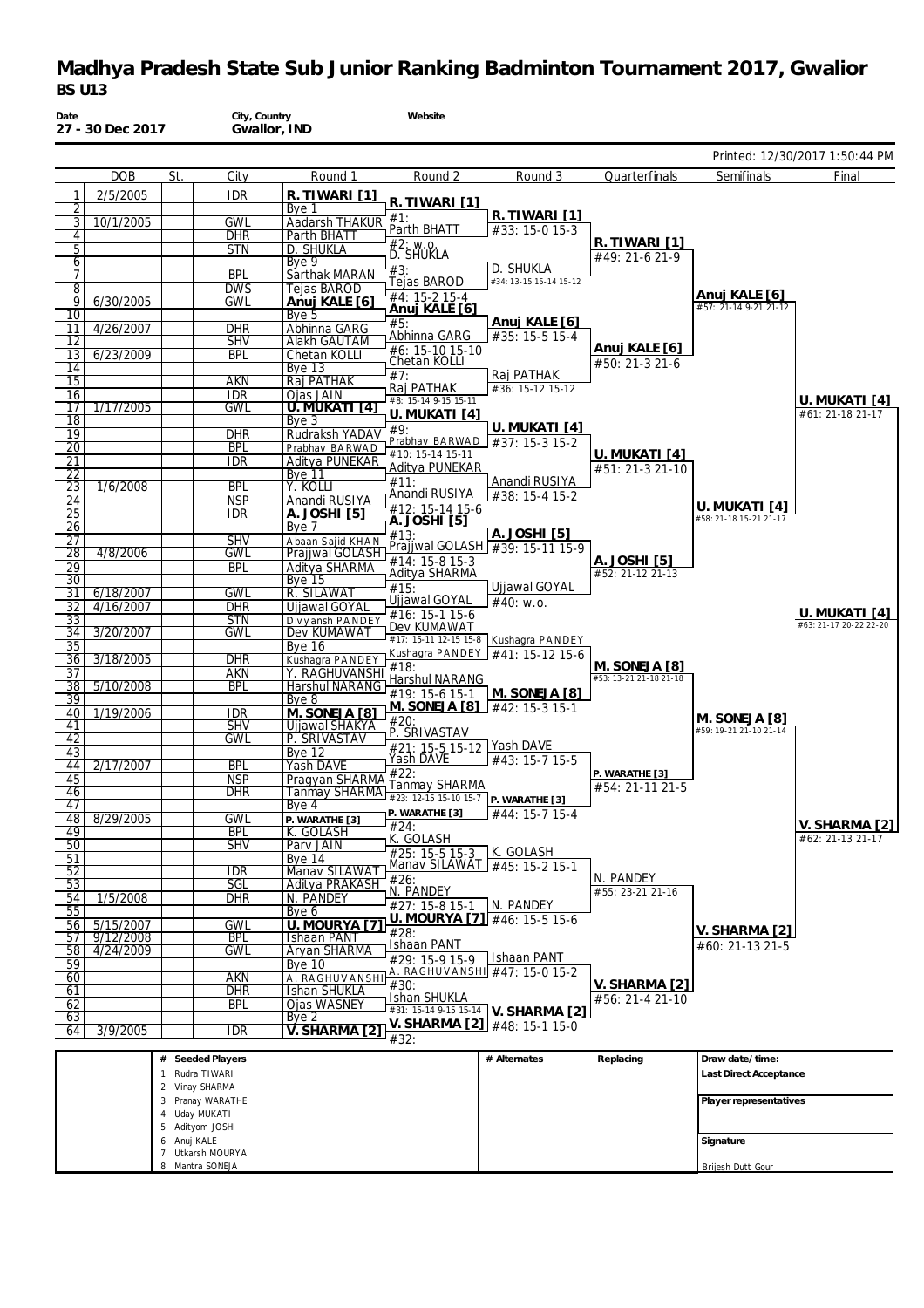| Date            | 27 - 30 Dec 2017 |                     | City, Country<br>Gwalior, IND    |                                                              | Website                           |              |                                           |               |                                     |                                            |
|-----------------|------------------|---------------------|----------------------------------|--------------------------------------------------------------|-----------------------------------|--------------|-------------------------------------------|---------------|-------------------------------------|--------------------------------------------|
|                 |                  |                     |                                  |                                                              |                                   |              |                                           |               |                                     | Printed: 12/30/2017 1:51:10 PM             |
|                 | <b>DOB</b>       | St.                 | City                             | Round 1                                                      | Round 2                           |              | Quarterfinals                             |               | Semifinals                          | Final                                      |
| 1               | 9/16/2005        |                     | <b>IDR</b>                       | Gauri CHITTE [1]                                             | Gauri CHITTE [1]                  |              |                                           |               |                                     |                                            |
| 2               |                  |                     |                                  | Bye 1                                                        | #1:                               |              |                                           |               |                                     |                                            |
| 3               | 8/16/2007        |                     | <b>BPL</b>                       | Kanak YADAV                                                  |                                   |              | Gauri CHITTE [1]<br>#17: 21-1 21-3        |               |                                     |                                            |
| 4               |                  |                     | <b>IDR</b>                       | Prashansa PARMAR #2: 15-11 15-13                             | Kanak YADAV                       |              |                                           |               |                                     |                                            |
| 5               |                  |                     | <b>BPL</b>                       | Anushka GOLASH                                               |                                   |              |                                           |               | Gauri CHITTE [1]<br>#25: 21-9 21-9  |                                            |
| 6               | 9/23/2006        |                     | <b>GWL</b>                       | Pranika HOLKAR                                               | Pranika HOLKAR<br>#3: 15-13 15-10 |              |                                           |               |                                     |                                            |
| $\overline{7}$  |                  |                     | <b>DHR</b>                       | Sanjeevani VERMA                                             |                                   |              | Pranika HOLKAR<br>#18: 23-21 10-21 21-19  |               |                                     |                                            |
| 8               |                  |                     | <b>IDR</b>                       | Kashish JAISWAL                                              | Sanjeevani VERMA<br>#4: 15-4 15-2 |              |                                           |               |                                     |                                            |
| 9               | 5/19/2006        |                     | <b>GWL</b>                       | Shara MEHTA [4]                                              |                                   |              |                                           |               |                                     | Gauri CHITTE [1]<br>#29: 21-17 21-18       |
| 10              | 3/21/2006        |                     | <b>NSP</b>                       | Shri GHOSH                                                   | Shara MEHTA [4]<br>#5: 15-4 15-8  |              |                                           |               |                                     |                                            |
| 11              |                  |                     | <b>BPL</b>                       | Hari Priya SHARMA                                            |                                   |              | Shara MEHTA [4]<br>#19: 21-9 21-11        |               |                                     |                                            |
| 12              |                  |                     | <b>IDR</b>                       | Noudita GUPTA                                                | Noudita GUPTA<br>#6: W.0.         |              |                                           |               |                                     |                                            |
| 13              | 2/17/2006        |                     | <b>IDR</b>                       | Pearl GAUR                                                   |                                   |              |                                           |               | Shara MEHTA [4]<br>#26: 21-15 21-16 |                                            |
| 14              |                  |                     | <b>BPL</b>                       | Bhumika KHOIYA                                               | Bhumika KHOIYA<br>#7: W.0.        |              |                                           |               |                                     |                                            |
| 15              |                  |                     | <b>BPL</b>                       | Nataanya SINGH                                               |                                   |              | Aishwarya MISHRA<br>#20: 21-12 21-10      |               |                                     |                                            |
| 16              |                  |                     | <b>RWA</b>                       | Aishwarya MISHRA                                             | Aishwarya MISHRA<br>#8: w.o.      |              |                                           |               |                                     |                                            |
| 17              | 8/24/2006        |                     | <b>GWL</b>                       | Aashita DUBEY                                                |                                   |              |                                           |               |                                     | S. CHOUDHARY [3]<br>#31: 13-21 21-13 21-19 |
| 18              |                  |                     | <b>BPL</b>                       | Kanishka SANJEEV                                             | Aashita DUBEY<br>#9: 15-2 15-2    |              |                                           |               |                                     |                                            |
| 19              | 7/9/2005         |                     | <b>BPL</b>                       | Drishti RAJEEV                                               |                                   |              | Aashita DUBEY<br>#21: 19-21 21-19 21-18   |               |                                     |                                            |
| 20              |                  | <b>WDN</b>          | <b>IDR</b>                       | Gayatri GANDHARV                                             | Drishti RAJEEV<br>#10: No Match   |              |                                           |               |                                     |                                            |
| 21              | 2/5/2006         |                     | <b>IDR</b>                       | Aadhyaa JAIN                                                 |                                   |              |                                           |               | S. CHOUDHARY [3]<br>#27: 21-9 21-17 |                                            |
| 22              |                  |                     | <b>BPL</b>                       | Adeen KHAN                                                   | Aadhyaa JAIN<br>$#11: 15-615-4$   |              |                                           |               |                                     |                                            |
| 23              |                  |                     | IDR.                             | Riya SETH                                                    |                                   |              | S. CHOUDHARY [3]<br>#22: 17-21 21-4 21-11 |               |                                     |                                            |
| 24              | 6/26/2005        |                     | <b>DHR</b>                       |                                                              | S. CHOUDHARY [3]                  |              |                                           |               |                                     |                                            |
| 25              |                  |                     | <b>DTA</b>                       | S. CHOUDHARY [3] $\sqrt{\#12:15-4}$ 15-6<br>Kavyanshi KAURAV |                                   |              |                                           |               |                                     | S. CHOUDHARY [3]<br>#30: 21-14 17-21 21-13 |
|                 | 12/25/2006       |                     | <b>BPL</b>                       | Garima SAPRE                                                 | Garima SAPRE                      |              |                                           |               |                                     |                                            |
| 26              |                  |                     |                                  |                                                              | #13: 15-5 15-8                    |              | Srikari REDDY                             |               |                                     |                                            |
| 27              | 4/18/2007        | <b>WDN</b>          | <b>BPL</b>                       | Tanishka Mihi VARMA                                          | Srikari REDDY                     |              | #23: 21-8 21-8                            |               |                                     |                                            |
| 28              | 1/23/2005        |                     | <b>IDR</b>                       | Srikari REDDY                                                | #14: No Match                     |              |                                           | Srikari REDDY |                                     |                                            |
| 29              |                  | <b>WDN</b>          | <b>IDR</b>                       | Bhumika GOSWAMI                                              | Sanjana SHARMA                    |              |                                           |               | #28: 21-12 21-11                    |                                            |
| 30              |                  |                     | <b>BPL</b>                       | Sanjana SHARMA                                               | #15: No Match                     |              | Sanjana SHARMA                            |               |                                     |                                            |
| $\overline{31}$ |                  |                     |                                  | Bye 2                                                        | P. CHAUDHARI [2]                  |              | #24: No Match                             |               |                                     |                                            |
| 32              | 7/30/2006        | <b>WDN</b>          | <b>IDR</b>                       | P. CHAUDHARI $[2]$ #16:                                      |                                   |              |                                           |               |                                     |                                            |
|                 |                  |                     | Seeded Players                   |                                                              |                                   | # Alternates | Replacing                                 |               | Draw date/time:                     |                                            |
|                 |                  | 1 Gauri CHITTE<br>2 | Paridhi CHAUDHARI                |                                                              |                                   |              |                                           |               | Last Direct Acceptance              |                                            |
|                 |                  | 3                   | Shivani CHOUDHARY<br>Shara MEHTA |                                                              |                                   |              |                                           |               | Player representatives              |                                            |

**Signature** Brijesh Dutt Gour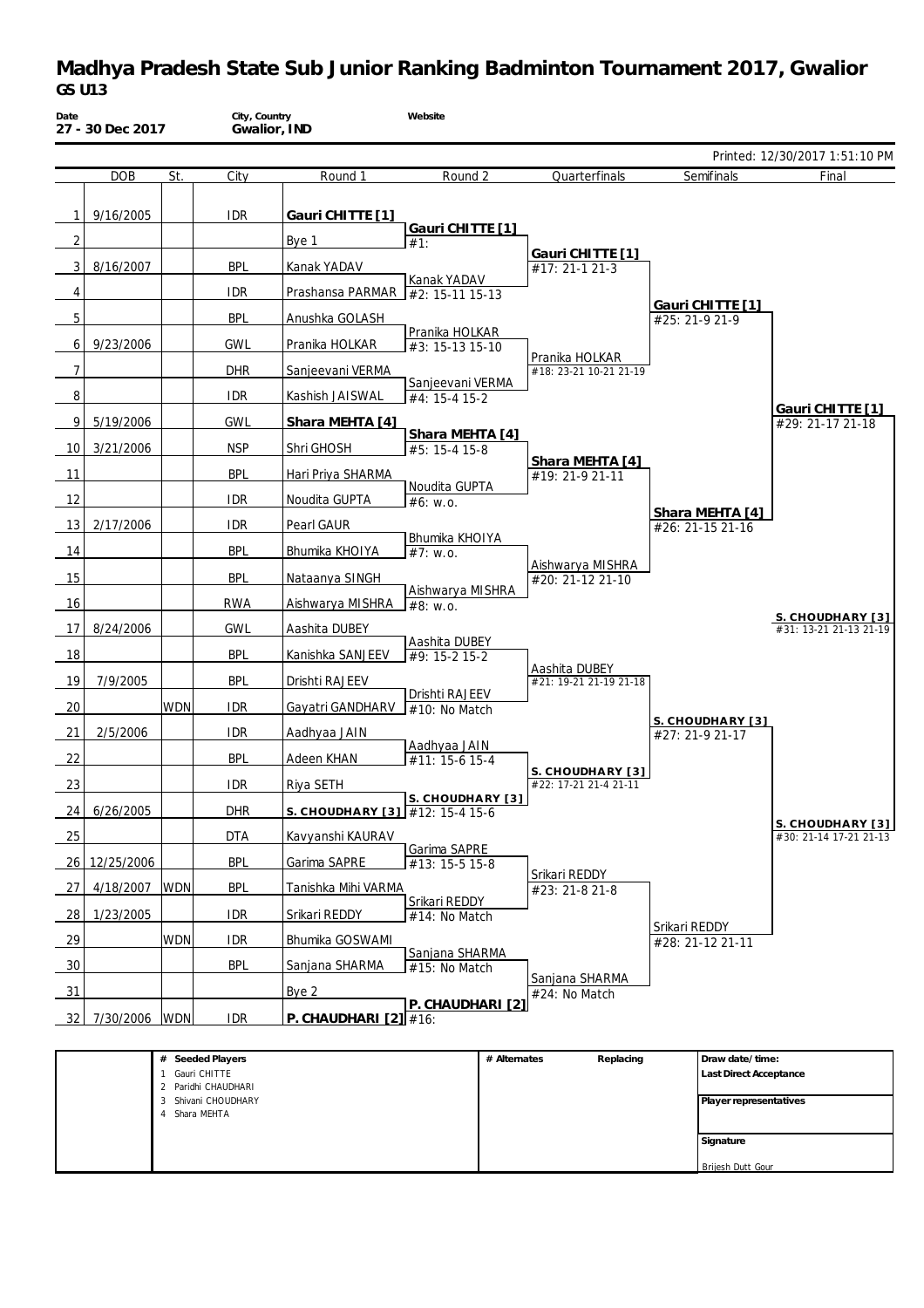|                |                      |     |                   |                                  |                                   |                               |                                  | Printed: 12/30/2017 1:51:25 PM              |
|----------------|----------------------|-----|-------------------|----------------------------------|-----------------------------------|-------------------------------|----------------------------------|---------------------------------------------|
|                | <b>DOB</b>           | St. | City              | Round 1                          | Round 2                           | Quarterfinals                 | Semifinals                       | Final                                       |
|                | 6/30/2005            |     | <b>GWL</b>        | Anuj KALE [1]                    |                                   |                               |                                  |                                             |
| 1              | 1/17/2005            |     | <b>GWL</b>        | <b>Uday MUKATI</b>               | Anuj KALE [1]                     |                               |                                  |                                             |
| $\overline{2}$ |                      |     |                   | Bye 1                            | <b>Uday MUKATI</b><br>#1:         | Anuj KALE [1]                 |                                  |                                             |
|                |                      |     | NSP               | Ahandi RUSIYA                    |                                   | Uday MUKATI                   |                                  |                                             |
| 3              |                      |     | <b>NSP</b>        | Pragyan SHARMA                   | Anandi RUSIYA                     | #17: 21-8 21-9                |                                  |                                             |
| 4              |                      |     |                   |                                  | Pragyan SHARMA                    |                               | Anuj KALE [1]                    |                                             |
|                |                      |     | BPL               | Bye 9<br>Prabhay BARWAD          | #2:                               |                               | Uday MUKATI                      |                                             |
| 5              |                      |     | <b>BPL</b>        | Ojas WASNEY                      | Prabhav BARWAD                    |                               | #25: 21-6 21-7                   |                                             |
|                |                      |     |                   |                                  | Ojas WASNEY                       |                               |                                  |                                             |
| 6              |                      |     | DHR               | Bye 5<br>Párth BHATT             | #3:                               | Prabhav BARWAD<br>Ojas WASNEY |                                  |                                             |
| $\overline{7}$ |                      |     | <b>DHR</b>        | Rudraksh YADAV                   | Parth BHATT                       | #18: 21-10 21-18              |                                  |                                             |
|                |                      |     |                   |                                  | Rudraksh YADAV                    |                               |                                  |                                             |
| 8              |                      |     |                   | <u>Вуе 13</u><br>А. ЈОЅНІ [4]    | #4:                               |                               |                                  | Anuj KALE [1]                               |
| 9              | 2/5/2005             |     | TDR<br><b>IDR</b> | Rudra TIWARI                     | A. JOSHI [4]                      |                               |                                  | <b>Uday MUKATI</b><br>#29: 22-24 21-7 21-10 |
|                |                      |     |                   |                                  | Rudra TIWARI                      |                               |                                  |                                             |
| 10             |                      |     |                   | Bye 3<br>Aadarsh THAKUR          | #5:                               | A. JOSHI [4]                  |                                  |                                             |
|                | 10/1/2005            |     | GWL               |                                  |                                   | Rudra TIWARI                  |                                  |                                             |
| -11            | 8/29/2005            |     | <b>GWL</b>        | Pranay WARATHE                   | Aadarsh THAKUR<br>Pranay WARATHE  | #19: W.0.                     |                                  |                                             |
| 12             |                      |     |                   |                                  | #6:                               |                               | A. JOSHI [4]                     |                                             |
|                | 4/26/2007            |     | DHR               | Bye 11<br>Abhinna GARG           |                                   |                               | Rudra TIWARI                     |                                             |
| - 13           | 4/16/2007            |     | <b>DHR</b>        | Ujjawal GOYAL                    | Abhinna GARG                      |                               | #26: 21-6 21-11                  |                                             |
|                |                      |     |                   | Bye 7                            | Ujjawal GOYAL                     | Abhinna GARG                  |                                  |                                             |
| 14             |                      |     | <b>SHV</b>        | Alakh GAUTAM                     | #7:                               | Ujjawal GOYAL                 |                                  |                                             |
| 15             |                      |     | <b>SHV</b>        | Abaan Sajid KHAN<br>Yash DAVE    | Alakh GAUTAM                      | #20: 21-8 21-8                |                                  |                                             |
|                | <del>2/17/2007</del> |     | BPL               |                                  | Abaan Sajid KHAN                  |                               |                                  |                                             |
| 16             |                      |     | <b>BPL</b><br>STN | Aditya SHARMA<br>Divyansh PANDEY | #8: w.o.                          |                               |                                  | Anuj KALE [1]<br>Uday MUKATI                |
| 17             |                      |     | <b>STN</b>        | Deepanshu SHUKLA                 | Divyansh PANDEY                   |                               |                                  | #31: 21-15 21-11                            |
|                | 5/15/2007            |     | GWL               | Utkarsh MOURYA                   | Deepanshu SHUKLA                  |                               |                                  |                                             |
| 18 I           | 4/24/2009            |     | <b>GWL</b>        | Aryan SHARMA                     | #9: 14-15 15-10 15-10             | Divyansh PANDEY               |                                  |                                             |
| 19             |                      |     |                   | Bye 8                            | Tanmay SHARMA                     | Deepanshu SHUKLA              |                                  |                                             |
|                |                      |     | DHR               | <b>Tanmay SHARMA</b>             | Ishan SHUKLA                      | #21: 21-16 21-5               |                                  |                                             |
| 20             |                      |     | <b>DHR</b>        | Ishan SHUKLA                     | #10:                              |                               | Divyansh PANDEY                  |                                             |
|                |                      |     |                   |                                  | Rudra DANEJ                       |                               | Deepanshu SHUKLA                 |                                             |
| 21             |                      |     | TDR               | Bye 12<br>Rudra DANEJ            | Sanidhya YADAV                    |                               | #27: 21-5 21-7                   |                                             |
| 22             |                      |     | <b>IDR</b>        | Sanidhya YADAV                   | #11:                              | Y. KOLLI [3]                  |                                  |                                             |
|                |                      |     |                   |                                  |                                   | <b>Ishaan PANT</b>            |                                  |                                             |
| 23             | <u>176/2008</u>      |     | BPL               | Bye 4<br><u> Ÿ. KOLLI [3]</u>    | Y. KOLLI [3]                      | #22: w.o.                     |                                  |                                             |
| 24 I           | 9/12/2008            |     | <b>BPL</b>        | <b>Ishaan PANT</b>               | Ishaan PANT<br>$\overline{412}$ : |                               |                                  | K. PANDEY [2]                               |
|                | <del>4/8/2006</del>  |     | GWL               | Prajiwal GOLASH                  |                                   |                               |                                  | Vinay SHARMA                                |
| 25             | 3/20/2007            |     | GWL               | Dev KUMAWAT                      | Prajiwal GOLASH                   |                               |                                  | #30: 21-10 21-11                            |
|                | 6/23/2009            |     | BPC<br><b>BPL</b> | Chetan KOLLT                     | Dev KUMAWAT                       | Prajjwal GOLASH               |                                  |                                             |
| 26             | 5/10/2008            |     |                   | Harshul NARANG                   | #13: 15-4 15-4                    | Dev KUMAWAT                   |                                  |                                             |
| 27             |                      |     |                   | Bye 6                            | Parv JAIN                         | #23: 21-4 21-3                |                                  |                                             |
|                |                      |     | SHV               | Pary JAIN                        | Ujjawal SHAKYA                    |                               |                                  |                                             |
| 28             |                      |     | <b>SHV</b>        | Ujjawal SHAKYA                   | #14:                              |                               | K. PANDEY [2]                    |                                             |
| 29             |                      |     |                   | <b>Bye 10</b>                    | Ranveer SILAWAT                   |                               | Vinay SHARMA<br>#28: 21-14 21-10 |                                             |
|                | 6/18/2007            |     | GWL               | Ranveer SILAWAT                  | Prakhar SRIVASTAV                 |                               |                                  |                                             |
| 30             |                      |     | <b>GWL</b>        | Prakhar SRIVASTAV                | #15:                              | K. PANDEY [2]                 |                                  |                                             |
|                |                      |     |                   |                                  | K. PANDEY [2]                     | Vinay SHARMA                  |                                  |                                             |
| 31             | 3/18/2005            |     | DHR               | Bye 2<br>K. PANDEY [2]           | Vinay SHARMA                      | #24: 21-9 21-9                |                                  |                                             |
| 32             | 3/9/2005             |     | <b>IDR</b>        | Vinay SHARMA                     | #16:                              |                               |                                  |                                             |
|                |                      |     |                   |                                  |                                   |                               |                                  |                                             |

| # Seeded Players    | # Alternates | Replacing | Draw date/time:               |
|---------------------|--------------|-----------|-------------------------------|
| Anuj KALE           |              |           | <b>Last Direct Acceptance</b> |
| Uday MUKATI         |              |           |                               |
| Kushagra PANDEY     |              |           | Player representatives        |
| Vinay SHARMA        |              |           |                               |
| Yuvan Krishna KOLLI |              |           |                               |
| Ishaan PANT         |              |           | Signature                     |
| Adityom JOSHI       |              |           |                               |
| Rudra TIWARI        |              |           | Brijesh Dutt Gour             |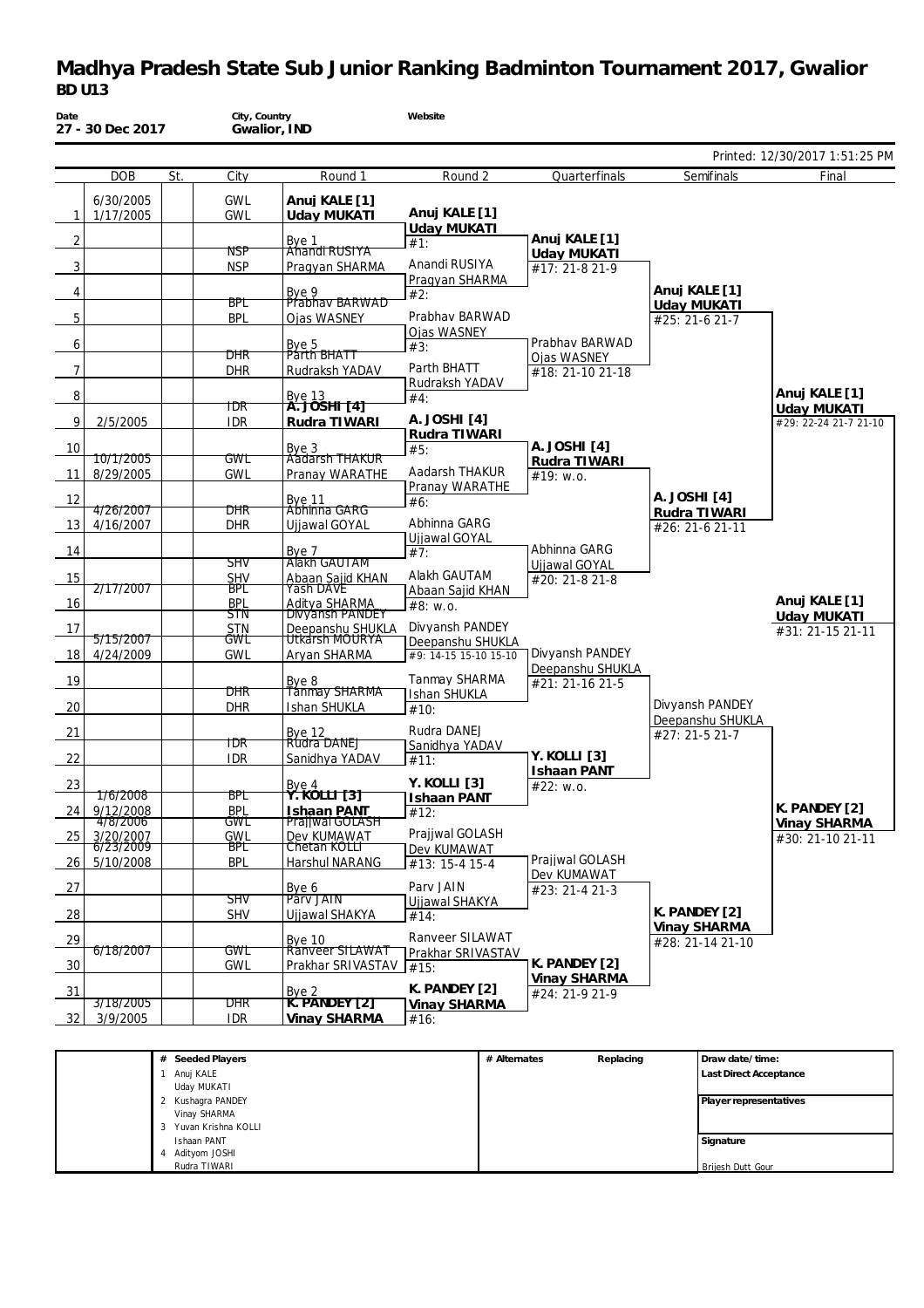| Date           | 27 - 30 Dec 2017       |            | City, Country            | Website<br>Gwalior, IND                   |                                                        |                                                  |                                                  |
|----------------|------------------------|------------|--------------------------|-------------------------------------------|--------------------------------------------------------|--------------------------------------------------|--------------------------------------------------|
|                |                        |            |                          |                                           |                                                        |                                                  | Printed: 12/30/2017 1:51:40 PM                   |
|                | <b>DOB</b>             | St.        | City                     | Quarterfinals                             | Semifinals                                             | Final                                            | Winner                                           |
| 1              | 6/26/2005              |            | <b>DHR</b><br><b>DHR</b> | S. CHOUDHARY [1]<br>Sanjeevani VERMA      |                                                        |                                                  |                                                  |
| $\overline{2}$ |                        |            | <b>BPL</b><br><b>BPL</b> | Adeen KHAN<br>Kanishka SANJEEV            | S. CHOUDHARY [1]<br>Sanjeevani VERMA<br>#1: 21-8 21-11 |                                                  |                                                  |
| 3 <sup>1</sup> | 9/16/2005<br>1/23/2005 |            | <b>IDR</b><br><b>IDR</b> | Gauri CHITTE<br>Srikari REDDY             |                                                        | Gauri CHITTE<br>Srikari REDDY<br>#5: 21-12 21-7  |                                                  |
|                | 4 12/25/2006           |            | <b>BPL</b><br><b>BPL</b> | Anushka GOLASH<br>Garima SAPRE            | Gauri CHITTE<br>Srikari REDDY<br>#2: W.0.              |                                                  |                                                  |
| 5              | 3/21/2006              |            | <b>NSP</b><br><b>RWA</b> | Shri GHOSH<br>Aishwarya MISHRA            |                                                        |                                                  | Gauri CHITTE<br>Srikari REDDY<br>#7: 21-13 21-13 |
| 6              |                        | <b>WDN</b> | <b>IDR</b><br><b>IDR</b> | Gayatri GANDHARV<br>Bhumika GOSWAMI       | Shri GHOSH<br>Aishwarya MISHRA<br>#3: No Match         |                                                  |                                                  |
| $\overline{7}$ | 9/23/2006<br>5/19/2006 |            | GWL<br>GWL               | Pranika HOLKAR<br>Shara MEHTA             |                                                        | Pranika HOLKAR<br>Shara MEHTA<br>#6: 21-11 21-11 |                                                  |
| 8 <sup>1</sup> | 4/18/2007              | <b>WDN</b> | <b>BPL</b><br><b>BPL</b> | Sanjana SHARMA [2]<br>Tanishka Mihi VARMA | Pranika HOLKAR<br>Shara MEHTA<br>#4: No Match          |                                                  |                                                  |

| # Seeded Players    | # Alternates | Replacing | Draw date/time:        |
|---------------------|--------------|-----------|------------------------|
| Shivani CHOUDHARY   |              |           | Last Direct Acceptance |
| Sanjeevani VERMA    |              |           |                        |
| 2 Sanjana SHARMA    |              |           | Player representatives |
| Tanishka Mihi VARMA |              |           |                        |
|                     |              |           |                        |
|                     |              |           | Signature              |
|                     |              |           |                        |
|                     |              |           | Brijesh Dutt Gour      |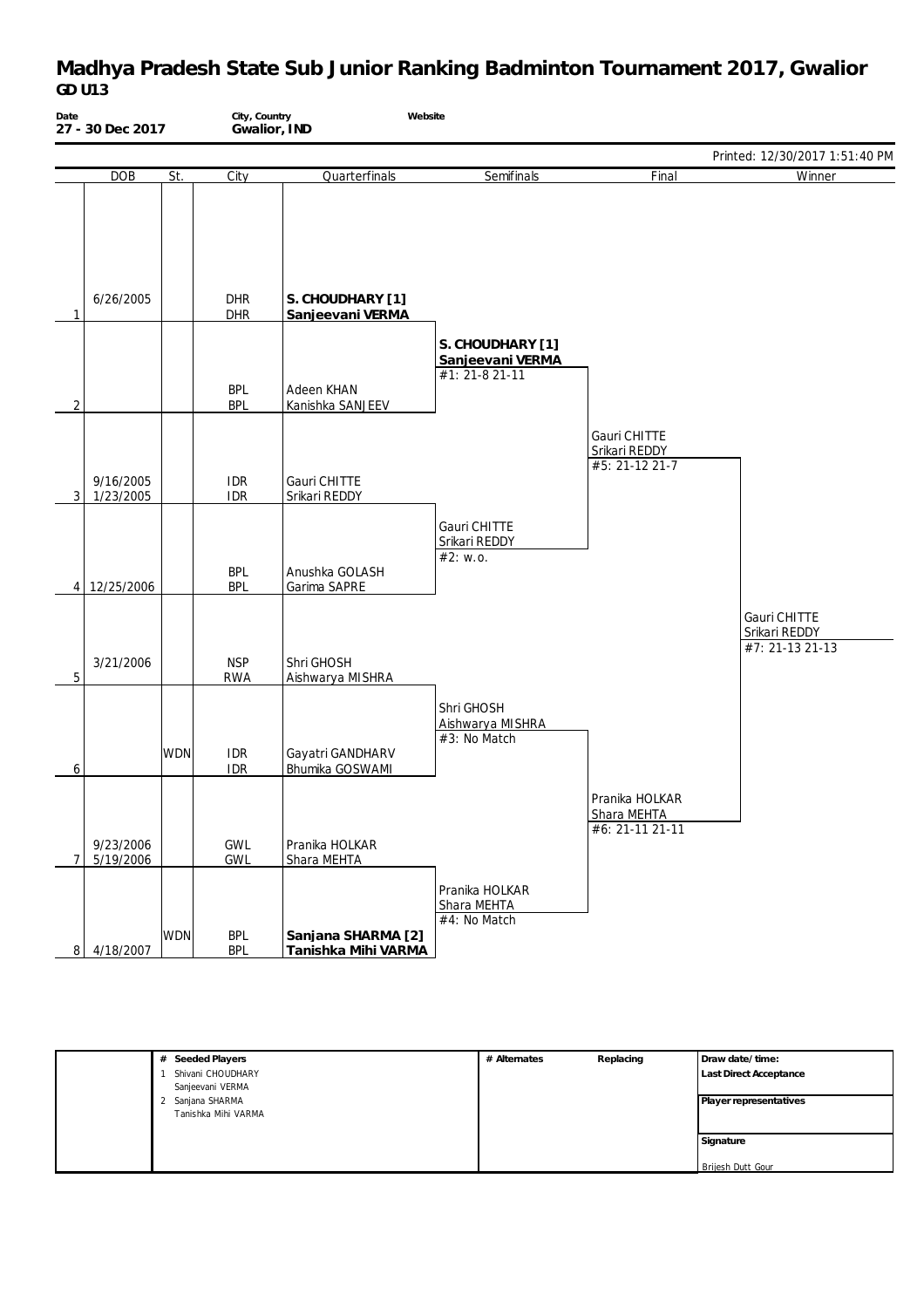| BS U I5               |                        |     |                          |                                        |                                        |                                    |                                 |
|-----------------------|------------------------|-----|--------------------------|----------------------------------------|----------------------------------------|------------------------------------|---------------------------------|
| Date                  | 27 - 30 Dec 2017       |     | City, Country            | Website<br>Gwalior, IND                |                                        |                                    |                                 |
|                       |                        |     |                          |                                        |                                        |                                    | Printed: 12/30/2017 1:51:54 PM  |
|                       | <b>DOB</b>             | St. | City                     | Round 1                                | Round 2                                | Round 3                            | Round 4                         |
|                       | 6/19/2003              |     | <b>GWL</b>               | Avdhesh JAT [1]                        |                                        |                                    |                                 |
| 2                     |                        |     |                          | Bye 1                                  | Avdhesh JAT [1]<br>#1:                 | Avdhesh JAT [1]                    |                                 |
| $\overline{3}$        |                        |     | <b>IDR</b>               | <b>Atharv PUNEKAR</b>                  | Atharv PUNEKAR                         | #65: 15-6 15-4                     |                                 |
| $\overline{4}$        |                        |     |                          | <b>Bye 17</b>                          | #2:                                    |                                    | Avdhesh JAT [1]                 |
| 5 <sub>1</sub><br>6   | 1/5/2008               |     | <b>DHR</b>               | Naivaidhya PANDEY<br><b>Bye 33</b>     | Naivaidhya PANDEY                      |                                    | #97: 15-9 15-4                  |
| 7                     |                        |     | <b>SHV</b>               | <b>Vineet SARODE</b>                   | #3:                                    | Vineet SARODE                      |                                 |
| 8                     |                        |     |                          | <b>Bye 49</b>                          | <b>Vineet SARODE</b><br>#4:            | #66: 10-15 15-11 15-14             |                                 |
| 91                    | 5/10/2008              |     | <b>BPL</b>               | <b>Harshul NARANG</b>                  | Harshul NARANG                         |                                    |                                 |
| 10                    |                        |     |                          | Bye 9                                  | #5:                                    | Harshul NARANG                     |                                 |
| 11<br>12              |                        |     | <b>RWA</b>               | Shobhit SHUKLA<br><b>Bye 25</b>        | Shobhit SHUKLA                         | #67: W.0.                          |                                 |
| 13                    |                        |     | <b>SHV</b>               | <b>Ankit DHAKAD</b>                    | #6:                                    |                                    | Kushagra CHOUBEY                |
| 14                    |                        |     |                          | <b>Bye 41</b>                          | Ankit DHAKAD<br>#7:                    | Kushagra CHOUBEY                   | #98: 15-6 15-2                  |
| 15 <sup>1</sup>       | 6/18/2007              |     | <b>GWL</b>               | Ranveer SILAWAT                        | Kushagra CHOUBEY                       | #68: 15-0 15-1                     |                                 |
| 16                    |                        |     | <b>MDL</b>               | Kushagra CHOUBEY                       | #8: 15-4 15-7                          |                                    |                                 |
| $\overline{17}$<br>18 |                        |     | <b>IDR</b>               | Adityom JOSHI [8]<br>Bye 5             | Adityom JOSHI [8]                      |                                    |                                 |
| 19                    | 3/29/2004              |     | <b>GWL</b>               | <b>Avadh HEDA</b>                      | #9:                                    | Adityom JOSHI [8]                  |                                 |
| 20                    |                        |     |                          | <b>Bve 21</b>                          | Avadh HEDA                             | #69: 15-12 15-11                   |                                 |
| 21                    | 7/26/2003              |     | <b>GWL</b>               | Aniket YADAV                           | #10:<br>Aniket YADAV                   |                                    | Aniket YADAV<br>#99: 15-7 15-11 |
| 22                    |                        |     |                          | <b>Bye 37</b>                          | #11:                                   | Aniket YADAV                       |                                 |
| 23                    | 1/6/2008<br>4/26/2007  |     | <b>BPL</b><br><b>DHR</b> | Yuvan Krishna KOLLI<br>Abhinna GARG    | Abhinna GARG                           | #70: 15-6 15-0                     |                                 |
| 24  <br>25            |                        |     | <b>SHV</b>               | Arman Sajid KHAN                       | #12: 15-12 15-14                       |                                    |                                 |
| $\overline{26}$       |                        |     |                          | <b>Bye 13</b>                          | Arman Sajid KHAN                       |                                    |                                 |
| 27                    | 9/12/2008              |     | <b>BPL</b>               | <b>Ishaan PANT</b>                     | #13:<br><b>Ishaan PANT</b>             | Arman Sajid KHAN<br>#71: 15-6 15-8 |                                 |
| $\overline{28}$       |                        |     |                          | <b>Bye 29</b>                          | #14:                                   |                                    | Mantra SONEJA                   |
| 29                    | 1/19/2006              |     | <b>IDR</b>               | Mantra SONEJA                          | Mantra SONEJA                          |                                    | #100: 15-10 15-12               |
| 30<br>31              | 5/15/2007              |     | <b>GWL</b>               | Bye 45<br>Utkarsh MOURYA               | #15:                                   | Mantra SONEJA                      |                                 |
| 32 I                  | 2/19/2004              |     | <b>NSP</b>               | Shreeyanshu GHOSH                      | Shreeyanshu GHOSH                      | #72: 15-11 15-7                    |                                 |
| 33                    | 7/13/2003              |     | <b>GWL</b>               | Bhuvan KOTIKALA [4]                    | #16: 15-5 15-11<br>Bhuvan KOTIKALA [4] |                                    |                                 |
| 34                    |                        |     |                          | Bye 3                                  | #17:                                   | Bhuvan KOTIKALA [4]                |                                 |
| 35                    |                        |     | <b>BPL</b>               | Mayank CHOUKSEY                        | Mayank CHOUKSEY                        | #73: W.0.                          |                                 |
| 36<br>37              |                        |     | <b>SHV</b>               | <b>Bye 19</b><br>Anurag SINGH          | #18:                                   |                                    | Bhuvan KOTIKALA [4]             |
| $\overline{38}$       |                        |     |                          | <b>Bye 35</b>                          | Anurag SINGH                           |                                    | #101: 15-9 15-8                 |
| 39                    | 3/18/2005              |     | $\overline{DHR}$         | Kushagra PANDEY                        | #19:                                   | Kushagra PANDEY                    |                                 |
| 40                    |                        |     |                          | <b>Bye 51</b>                          | Kushagra PANDEY<br>#20:                | #74: 15-2 15-6                     |                                 |
| 41                    |                        |     | <b>RWA</b>               | Akash JAISWAL                          | Akash JAISWAL                          |                                    |                                 |
| 42<br>43              | 4/8/2006               |     | <b>GWL</b>               | Bye 11<br>Prajjwal GOLASH              | #21:                                   | Prajjwal GOLASH                    |                                 |
| 44                    |                        |     |                          | Bye 27                                 | Prajjwal GOLASH                        | #75: w.o.                          |                                 |
| 45                    | 6/30/2005              |     | <b>GWL</b>               | Anuj KALE                              | #22:<br>Anuj KALE                      |                                    | Anuj KALE                       |
| 46                    |                        |     |                          | Bye 43                                 | #23:                                   | Anuj KALE                          | #102: 15-7 15-6                 |
| 47                    |                        |     | $\overline{\text{IDR}}$  | <b>Jaspreet Singh CHHABRA</b>          | Karan YADAV                            | #76: 15-7 15-11                    |                                 |
| 48<br>49              | 8/23/2003<br>8/11/2004 |     | <b>BPL</b><br><b>IDR</b> | Karan YADAV<br>Vatsal SOMAN [5]        | #24: 15-8 15-2                         |                                    |                                 |
| 50                    |                        |     |                          | Bye 7                                  | Vatsal SOMAN [5]                       |                                    |                                 |
| 51                    |                        |     | SGL                      | <b>Tejas Joseph SUNNY</b>              | #25:<br><b>Teias Joseph SUNNY</b>      | Vatsal SOMAN [5]                   |                                 |
| 52                    |                        |     |                          | Bye $23$                               | #26:                                   | $#77$ : w.o.                       | Vatsal SOMAN [5]                |
| 53                    |                        |     | <b>RWA</b>               | <b>Utsav SINGH</b>                     | <b>Utsav SINGH</b>                     |                                    | #103: 15-11 15-6                |
| 54<br>55              | 8/29/2005              |     | <b>GWL</b>               | <b>Bye 39</b><br><b>Pranay WARATHE</b> | #27:                                   | Pranay WARATHE                     |                                 |
| 56                    |                        |     | <b>BPL</b>               | Aditva SHARMA                          | Pranay WARATHE                         | #78: w.o.                          |                                 |
| 57 <sup>7</sup>       | 2/17/2007              |     | <b>BPL</b>               | Yash DAVE                              | #28: w.o.                              |                                    |                                 |
| ਟਨਾ                   |                        |     |                          | $D_{\text{max}}$ 4 F                   | ı Yash DAVE                            |                                    |                                 |

| <u> vii</u><br>62<br>63<br>64 |                                                                                                                         | ---<br><b>SHV</b><br><b>GWL</b> | .<br>Bve 47<br>Uliawal SHAKYA<br>Siddharth SINGH | #31: | Himanshu CARPENTAR<br>Siddharth SINGH<br>#32: 15-7 15-9 | Siddharth SINGH<br>l #80: 15-13 15-10 | l #104: 15-13 15-10                                                        |
|-------------------------------|-------------------------------------------------------------------------------------------------------------------------|---------------------------------|--------------------------------------------------|------|---------------------------------------------------------|---------------------------------------|----------------------------------------------------------------------------|
|                               | # Seeded Players<br>Avdhesh JAT<br>2 Agnishwar MUKERJEE<br>3 Prajiwal MALAKAR<br>Bhuvan KOTIKALA<br>4<br>5 Vatsal SOMAN |                                 |                                                  |      | # Alternates                                            | Replacing                             | Draw date/time:<br><b>Last Direct Acceptance</b><br>Player representatives |
|                               | 6 Yashpal YADAV<br>Vinay SHARMA<br>8 Adityom JOSHI                                                                      |                                 |                                                  |      |                                                         |                                       | Signature<br>Brijesh Dutt Gour                                             |

#28: w.o. Yash DAVE #29: Jayant SHARMA

Himanshu CARPENTAR

Yash DAVE #79: 15-10 15-7

Siddharth SINGH  $\overline{24104:15-1315-10}$ 

#30:

56 | | | BPL | Aditya SHARMA 57 2/17/2007 BPL Yash DAVE 58 Bye 15 59 | 11/17/2004 | CWL | Jayant SHARMA 60 Bye 31

GWL Davant SHARMA<br>Bye 31<br>DWS Himanshu CARPENTAR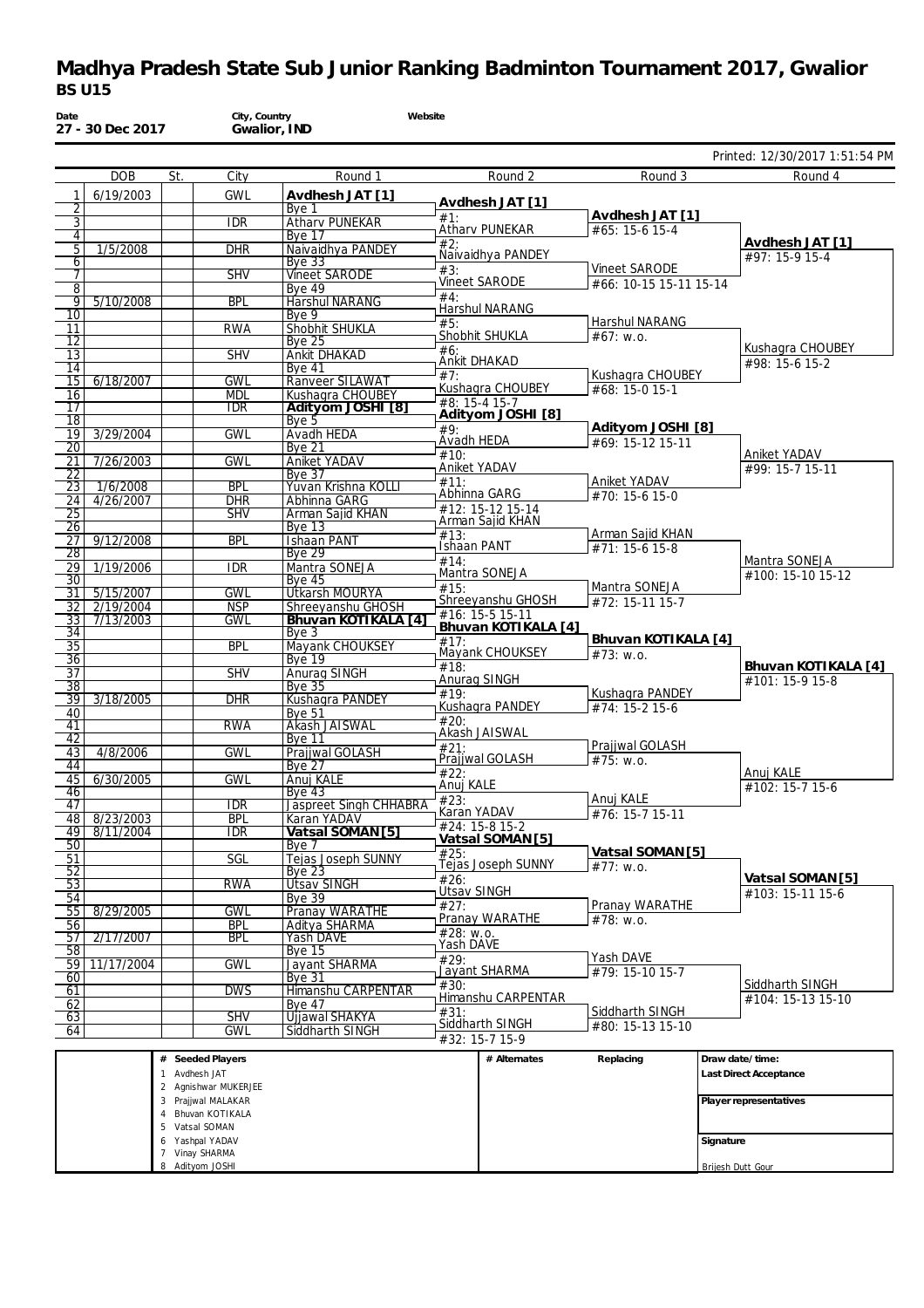|                         |                |                          |                                                       |                                             |                                       | Printed: 12/30/2017 1:51:54 PM         |
|-------------------------|----------------|--------------------------|-------------------------------------------------------|---------------------------------------------|---------------------------------------|----------------------------------------|
|                         | <b>DOB</b>     | City<br>St.              | Round 1                                               | Round 2                                     | Round 3                               | Round 4                                |
| 65                      |                | <b>SHV</b>               | Abaan Sajid KHAN                                      | Abaan Sajid KHAN                            |                                       |                                        |
| 66                      |                | <b>BPL</b>               | <b>Jasdeep SINGH</b>                                  | #33: w.o.                                   | Abaan Sajid KHAN                      |                                        |
| 67<br>68                | 4/24/2009      | <b>GWL</b>               | Bye 48<br>Aryan SHARMA                                | Aryan SHARMA                                | #81: 14-15 15-6 15-7                  |                                        |
| 69                      |                |                          | <b>Bye 32</b>                                         | #34:<br>Aadarsh THAKUR                      |                                       | Abaan Sajid KHAN                       |
| 70                      | 10/1/2005      | <b>GWL</b>               | <b>Aadarsh THAKUR</b>                                 | #35:                                        |                                       | #105: No Match                         |
| 71<br>72                |                | <b>RWA</b>               | <b>Bye 16</b><br>Adesh MISHRA                         | Adesh MISHRA                                | #82: No Match                         |                                        |
| 73                      | 4/16/2007      | <b>DHR</b>               | <b>Ujjawal GOYAL</b>                                  | #36:                                        |                                       |                                        |
| 74                      | 3/20/2007      | <b>GWL</b>               | Dev KUMAWAT                                           | Ujjawal GOYAL<br>#37: 15-7 15-12            | Ujjawal GOYAL                         |                                        |
| 75<br>76                |                | <b>SHV</b>               | <b>Bye 40</b><br><b>Alakh GAUTAM</b>                  | Alakh GAUTAM                                | #83: 15-9 15-8                        |                                        |
| 77                      |                |                          | <b>Bye 24</b>                                         | #38:                                        |                                       | Vinay SHARMA [7]                       |
| 78                      |                | <b>AKN</b>               | Raj PATHAK                                            | Raj PATHAK<br>#39:                          | Vinay SHARMA [7]                      | #106: 15-7 15-10                       |
| 79                      |                |                          | Bye 8                                                 | Vinay SHARMA [7]                            | #84: 15-2 15-8                        |                                        |
| 80<br>81                | 3/9/2005       | <b>IDR</b><br><b>RWA</b> | Vinay SHARMA [7]<br><b>Jai Singh KARCHULI</b>         | #40:                                        |                                       |                                        |
| 82                      |                | <b>IDR</b>               | <b>Bhushan HARDE</b>                                  | Jai Singh KARCHULI                          | Jai Singh KARCHULI                    |                                        |
| 83                      |                |                          | <b>Bye 44</b>                                         | #41: 15-5 15-7<br>Sikhar Pratap SINGH       | #85: 15-9 15-7                        |                                        |
| 84<br>85                |                | SGL                      | <b>Sikhar Pratap SINGH</b><br><b>Bye 28</b>           | #42:                                        |                                       | Jai Singh KARCHULI                     |
| 86                      | 1/7/2004       | <b>GWL</b>               | Keshav SOHANI                                         | Keshav SOHANI                               |                                       | #107: 15-9 15-8                        |
| 87                      |                |                          | Bye $12$                                              | #43:<br>Bhuvan CHANDNANI                    | Keshav SOHANI<br>#86: 15-10 15-6      |                                        |
| 88<br>89                | 7/31/2004      | <b>BPL</b><br><b>GWL</b> | <b>Bhuvan CHANDNANI</b><br><b>Rabmeet Singh BATRA</b> | #44:                                        |                                       |                                        |
| 90                      |                | <b>SHV</b>               | Himanshu SINGH                                        | Rabmeet Singh BATRA                         |                                       |                                        |
| 91                      |                |                          | <b>Bye 36</b>                                         | #45: 15-1 15-3<br>Chetan KOLLI              | Rabmeet Singh BATRA<br>#87: 15-5 15-4 |                                        |
| 92                      | 6/23/2009      | <b>BPL</b>               | <b>Chetan KOLLI</b>                                   | #46:                                        |                                       | Prajjwal MALAKAR [3]                   |
| 93<br>94                | 2/5/2005       | <b>IDR</b>               | <b>Bye 20</b><br>Rudra TIWARI                         | Rudra TIWARI                                |                                       | #108: 15-4 15-2                        |
| 95                      |                |                          | Bye 4                                                 | #47:                                        | Prajjwal MALAKAR [3]                  |                                        |
| 96                      | 11/22/2003     | <b>GWL</b>               | Prajjwal MALAKAR [3]                                  | Prajiwal MALAKAR [3] #88: 15-9 15-3<br>#48: |                                       |                                        |
| 97<br>98                |                | <b>IDR</b><br><b>SHV</b> | Rudra DANEJ<br>Karan SHRIVASTAVA                      | Karan SHRIVASTAVA                           |                                       |                                        |
| 99                      |                |                          | <b>Bye 46</b>                                         | #49: W.0.<br>Sarthak MARAN                  | Karan SHRIVASTAVA                     |                                        |
| 100                     |                | <b>BPL</b>               | <b>Sarthak MARAN</b>                                  | #50:                                        | #89: 15-11 9-15 15-6                  | Akshay PANCHAL                         |
| 101<br>102              | 4/6/2004       | <b>GWL</b>               | Bye $30$<br><b>Akshay PANCHAL</b>                     | Akshay PANCHAL                              |                                       | #109: 15-1 15-3                        |
| 103                     |                |                          | <b>Bye 14</b>                                         | #51:                                        | <b>Akshay PANCHAL</b>                 |                                        |
| 104                     | 2/22/2004      | <b>DHR</b>               | Kanishk SHARMA                                        | Kanishk SHARMA<br>#52:                      | #90: 15-7 15-13                       |                                        |
| 105<br>106              |                | RWA<br><b>BPL</b>        | Mrigendra SINGH<br><b>Manthan CHOUKSEY</b>            |                                             |                                       |                                        |
| 107                     |                |                          | <b>Bye 38</b>                                         | #53: No Match                               | Uday MUKATI                           |                                        |
| 108                     | 1/17/2005      | <b>GWL</b>               | <b>Uday MUKATI</b>                                    | Uday MUKATI<br>#54:                         | #91: No Match                         | Yashpal YADAV [6]                      |
| 109<br>$\overline{110}$ |                | <b>IDR</b>               | Bye 22<br>Divyanshu DAREKAR                           | Divyanshu DAREKAR                           |                                       | #110: 15-6 15-9                        |
| 111                     |                |                          | Bye 6                                                 | #55:                                        | Yashpal YADAV [6]                     |                                        |
|                         | 112 12/22/2003 | <b>GWL</b>               | Yashpal YADAV [6]                                     | Yashpal YADAV [6]<br>#56:                   | #92: 15-9 15-7                        |                                        |
| 113                     |                | <b>BPL</b>               | Kushagra GOLASH                                       | Kushagra GOLASH                             |                                       |                                        |
| 114<br>$\overline{115}$ |                | GWL                      | Prakhar SRIVASTAV<br><b>Bye 42</b>                    | $#57: 15-415-3$                             | Kushagra GOLASH                       |                                        |
| 116                     |                | <b>SHV</b>               | Himanshu SHARMA                                       | Himanshu SHARMA                             | #93: 15-9 15-8                        |                                        |
| 117                     |                |                          | Bye 26                                                | #58:<br>Abhimanyu DWIVEDI                   |                                       | Abhimanyu DWIVEDI<br>#111: 15-10 15-10 |
| 118<br>119              | 7/25/2003      | <b>RWA</b>               | Abhimanyu DWIVEDI<br><b>Bye 10</b>                    | #59:                                        | Abhimanyu DWIVEDI                     |                                        |
| 120                     |                | IDR                      | Sanidhya YADAV                                        | Sanidhya YADAV                              | #94: w.o.                             |                                        |
| 121                     |                |                          | <b>Bye 50</b>                                         | #60:<br>Tejas BAROD                         |                                       |                                        |
| $\overline{122}$<br>123 |                | <b>DWS</b>               | Tejas BAROD<br><b>Bve 34</b>                          | #61:                                        | Tejas BAROD                           |                                        |
| 124                     |                | <b>GWL</b>               | Akshay BHADORIYA                                      | Akshay BHADORIYA                            | #95: w.o.                             |                                        |
| 125                     |                |                          | Bye 18                                                | #62:<br>Sumeet Kumar SINGH                  |                                       | Tejas BAROD<br>#112: 15-14 15-8        |
| 126                     |                | SGL                      | Sumeet Kumar SINGH                                    | #63:                                        | Sumeet Kumar SINGH                    |                                        |
| 127<br>128              | 7/9/2003       | <b>BPL</b>               | Bye 2<br>A. MUKERJEE [2]                              | A. MUKERJEE [2]<br>#64:                     | #96: w.o.                             |                                        |

|                               | . |                        |
|-------------------------------|---|------------------------|
| Avdhesh JAT                   |   | Last Direct Acceptance |
| Agnishwar MUKERJEE            |   |                        |
| Prajiwal MALAKAR<br>3         |   | Player representatives |
| Bhuvan KOTIKALA               |   |                        |
| 5 Vatsal SOMAN                |   |                        |
| Yashpal YADAV<br><sub>6</sub> |   | Signature              |
| Vinay SHARMA                  |   |                        |
| 8 Adityom JOSHI               |   | Brijesh Dutt Gour      |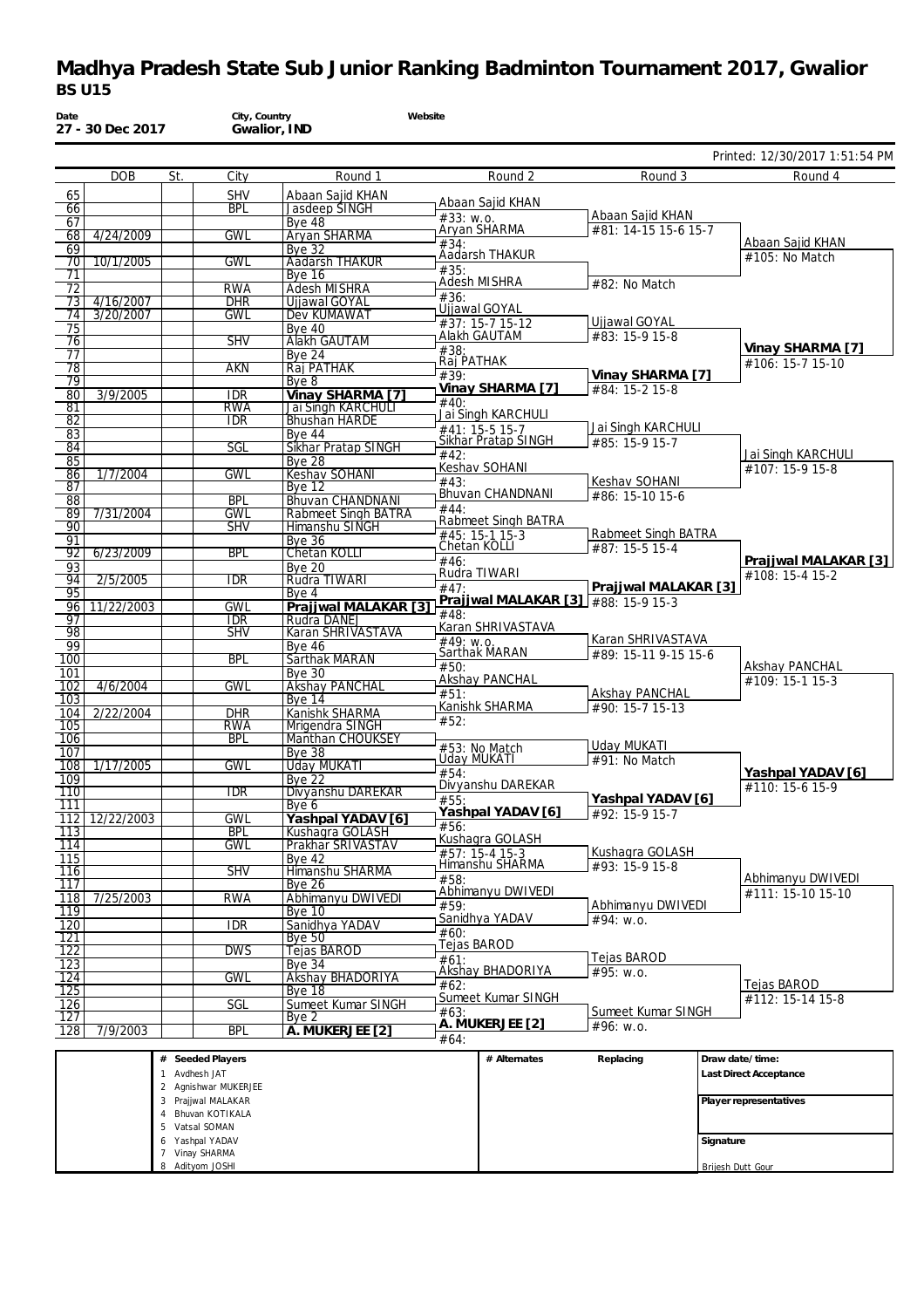| Date<br>27 - 30 Dec 2017                             | City, Country<br>Gwalior, IND             | Website                                  |              |                                                 |                                           |
|------------------------------------------------------|-------------------------------------------|------------------------------------------|--------------|-------------------------------------------------|-------------------------------------------|
|                                                      |                                           |                                          |              |                                                 | Printed: 12/30/2017 1:51:54 PM            |
| Round 4                                              | Quarterfinals                             | Semifinals                               |              | Final                                           | Winner                                    |
| Avdhesh JAT [1]<br>#97: 15-9 15-4                    | Avdhesh JAT [1]<br>#113: 21-12 21-11      |                                          |              |                                                 |                                           |
| Kushagra CHOUBEY                                     |                                           |                                          |              |                                                 |                                           |
| #98: 15-6 15-2                                       |                                           | Avdhesh JAT [1]<br>#121: 21-11 21-16     |              |                                                 |                                           |
| <b>Aniket YADAV</b>                                  |                                           |                                          |              |                                                 |                                           |
| #99: 15-7 15-11                                      | Aniket YADAV<br>#114: 21-12 21-11         |                                          |              |                                                 |                                           |
| Mantra SONEJA<br>#100: 15-10 15-12                   |                                           |                                          |              |                                                 |                                           |
| Bhuvan KOTIKALA [4]                                  |                                           |                                          |              | Avdhesh JAT [1]<br>#125: 21-8 21-8              |                                           |
| #101: 15-9 15-8                                      |                                           |                                          |              |                                                 |                                           |
| Anuj KALE                                            | Bhuvan KOTIKALA [4]<br>#115: 21-11 21-12  |                                          |              |                                                 |                                           |
| #102: 15-7 15-6                                      |                                           | Bhuvan KOTIKALA [4]<br>#122: 21-11 21-11 |              |                                                 |                                           |
| Vatsal SOMAN [5]                                     |                                           |                                          |              |                                                 |                                           |
| #103: 15-11 15-6                                     | Vatsal SOMAN [5]<br>#116: 21-12 21-7      |                                          |              |                                                 |                                           |
| Siddharth SINGH<br>#104: 15-13 15-10                 |                                           |                                          |              |                                                 | Prajjwal MALAKAR [3]                      |
| Abaan Sajid KHAN<br>#105: No Match                   |                                           |                                          |              |                                                 | #127: 21-13 21-19                         |
| Vinay SHARMA [7]                                     | Vinay SHARMA [7]<br>#117: 21-8 21-5       |                                          |              |                                                 |                                           |
| #106: 15-7 15-10                                     |                                           | Prajjwal MALAKAR [3]                     |              |                                                 |                                           |
| Jai Singh KARCHULI<br>#107: 15-9 15-8                |                                           | #123: 21-9 21-15                         |              |                                                 |                                           |
| Prajjwal MALAKAR [3]                                 | Prajjwal MALAKAR [3]<br>#118: 21-18 21-15 |                                          |              |                                                 |                                           |
| #108: 15-4 15-2                                      |                                           |                                          |              | Prajjwal MALAKAR [3]<br>#126: 18-21 21-11 21-10 |                                           |
| <b>Akshay PANCHAL</b><br>#109: 15-1 15-3             | Yashpal YADAV [6]                         |                                          |              |                                                 |                                           |
| Yashpal YADAV [6]<br>#110: 15-6 15-9                 | #119: 21-16 22-20                         |                                          |              |                                                 |                                           |
|                                                      |                                           | Yashpal YADAV [6]<br>#124: 21-14 21-11   |              |                                                 |                                           |
| Abhimanyu DWIVEDI<br>#111: 15-10 15-10               | Abhimanyu DWIVEDI                         |                                          |              |                                                 |                                           |
| Tejas BAROD<br>#112: 15-14 15-8                      | #120: 21-15 21-11                         |                                          |              |                                                 |                                           |
| # Seeded Players<br>1 Avdhesh JAT                    |                                           |                                          | # Alternates | Replacing                                       | Draw date/time:<br>Last Direct Acceptance |
| 3 Prajjwal MALAKAR<br>4 Bhuvan KOTIKALA              | 2 Agnishwar MUKERJEE                      |                                          |              |                                                 | Player representatives                    |
| 5 Vatsal SOMAN                                       |                                           |                                          |              |                                                 |                                           |
| 6 Yashpal YADAV<br>7 Vinay SHARMA<br>8 Adityom JOSHI |                                           |                                          |              |                                                 | Signature<br><b>Brijesh Dutt Gour</b>     |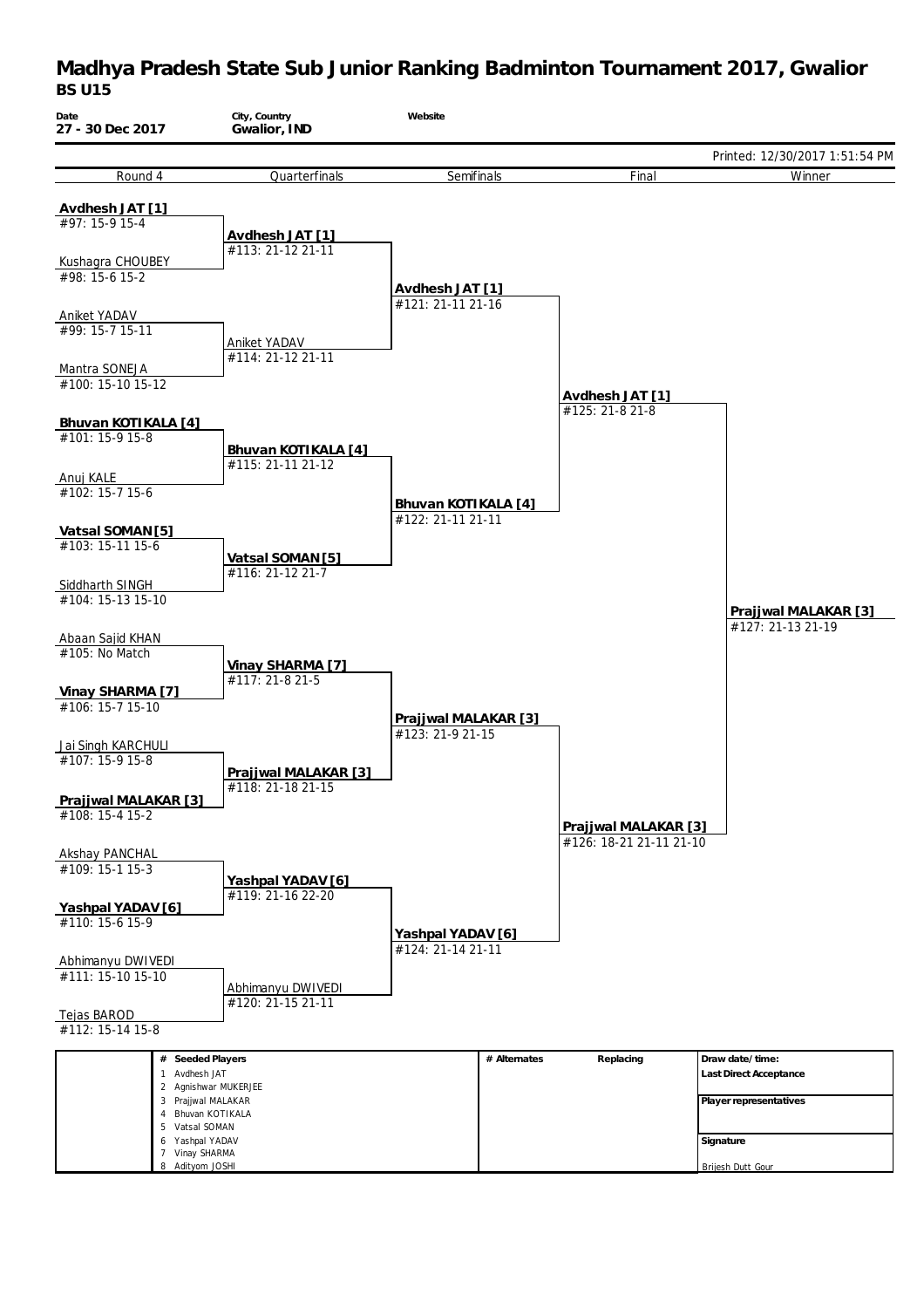| Date                  | 27 - 30 Dec 2017        |                   | City, Country<br>Gwalior, IND          |                                    | Website                                |                                                         |                                     |                                         |                                          |
|-----------------------|-------------------------|-------------------|----------------------------------------|------------------------------------|----------------------------------------|---------------------------------------------------------|-------------------------------------|-----------------------------------------|------------------------------------------|
|                       |                         |                   |                                        |                                    |                                        |                                                         |                                     |                                         | Printed: 12/30/2017 1:52:09 PM           |
|                       | <b>DOB</b>              | St.               | City                                   | Round 1                            | Round 2                                | Round 3                                                 | Quarterfinals                       | Semifinals                              | Final                                    |
| 1                     | 1/14/2004               |                   | <b>BPL</b>                             | P. PAMT[1]                         | $P.$ PANT [1]                          |                                                         |                                     |                                         |                                          |
| 2                     |                         |                   |                                        | Bye 1                              | #1:                                    | Srikari REDDY                                           |                                     |                                         |                                          |
| 3<br>4                | 1/23/2005               |                   | <b>IDR</b>                             | Srikari REDDY<br><b>Bye 17</b>     | Srikari REDDY                          | #33: 10-15 15-10 15-14                                  |                                     |                                         |                                          |
| 5                     | 9/23/2006               |                   | <b>GWL</b>                             | Pranika HOLKAR                     | #2:                                    |                                                         | Mehr PUSALKAR                       |                                         |                                          |
| 6                     |                         |                   |                                        | Bye 9                              | Pranika HOLKAR<br>#3:                  | Mehr PUSALKAR                                           | #49: 21-9 21-12                     |                                         |                                          |
| 7<br>8                | 3/21/2006<br>10/19/2004 |                   | <b>NSP</b><br><b>IDR</b>               | <b>Shri GHOSH</b><br>Mehr PUSALKAR | Mehr PUSALKAR                          | #34: 9-15 15-12 15-5                                    |                                     |                                         |                                          |
| 9                     | 4/17/2004               |                   | IDR                                    | R. PATIDAR [7]                     | #4: 15-6 15-9                          |                                                         |                                     | Mehr PUSALKAR                           |                                          |
| 10                    |                         |                   |                                        | Bye 5                              | R. PATIDAR [7]                         | R. PATIDAR [7]                                          |                                     | #57: 21-16 24-22                        |                                          |
| 11                    |                         |                   | <b>BPL</b>                             | Bhumika KHOIYA                     | #5:<br>Bhumika KHOIYA   #35: 15-8 15-9 |                                                         |                                     |                                         |                                          |
| 12<br>13              |                         |                   | <b>JBP</b>                             | Bye 21<br><b>Real SINGH</b>        | #6:                                    |                                                         | R. PATIDAR [7]                      |                                         |                                          |
| 14                    |                         |                   |                                        | <b>Bye 13</b>                      | Real SINGH                             |                                                         | #50: 21-16 21-16                    |                                         |                                          |
| 15                    |                         |                   | <b>BPL</b>                             | Sanjana SHARMA                     | #7:                                    | Sanjana SHARMA<br>Sanjana SHARMA #36: 15-11 11-15 15-12 |                                     |                                         |                                          |
| 16<br>17              | 2/17/2006<br>7/30/2006  | <b>WDN</b>        | <b>IDR</b><br><b>IDR</b>               | Pearl GAUR<br>P. CHAUDHARI [4]     | #8: w.o.                               |                                                         |                                     |                                         | Garima SANJEEV                           |
| 18                    |                         |                   |                                        | Bye 3                              | P. CHAUDHARI [4]                       |                                                         |                                     |                                         | #61: 21-17 17-21 21-13                   |
| 19                    | 8/23/2003               |                   | <b>BPL</b>                             | Aditi YADAV                        | #9.<br>Aditi YADAV                     | Aditi YADAV<br>#37: No Match                            |                                     |                                         |                                          |
| $\overline{20}$       |                         |                   |                                        | <b>Bye 19</b>                      | #10:                                   |                                                         | Aditi YADAV                         |                                         |                                          |
| 21<br>22              |                         |                   | <b>DWS</b>                             | Anjani VERMA<br><b>Bye 11</b>      | Anjani VERMA                           |                                                         | #51: 21-12 21-17                    |                                         |                                          |
| 23                    | 9/15/2004               |                   | <b>BPL</b>                             | Priyasha NARANG                    | #11:                                   | L. PARMAR                                               |                                     |                                         |                                          |
| 24                    | 8/19/2003               |                   | <b>IDR</b>                             | L. PARMAR                          | L. PARMAR<br>#12: 15-7 15-10           | #38: 15-7 15-5                                          |                                     | Garima SANJEEV                          |                                          |
| 25<br>26              | 6/26/2005               |                   | dhr                                    | S. CHOUDHARY [8]<br>Bye 7          | S. CHOUDHARY [8]                       |                                                         |                                     | #58: 21-16 21-17                        |                                          |
| 27                    |                         |                   | <b>DTA</b>                             | Preksha RAWA1                      | #13:                                   | Garima SANJEEV                                          |                                     |                                         |                                          |
| 28                    | 11/29/2003              |                   | <b>BPL</b>                             | Garima SANJEEV                     | #14: 15-3 15-10                        | Garima SANJEEV #39: 15-9 10-15 15-7                     | Garima SANJEEV                      |                                         |                                          |
| 29                    | 8/16/2007               |                   | <b>BPL</b>                             | Kanak YADAV                        | Kanak YADAV                            |                                                         | #52: 21-11 21-14                    |                                         |                                          |
| 30<br>$\overline{31}$ |                         |                   | $\overline{\text{IDR}}$                | <b>Bye 15</b><br><b>Riya SETH</b>  | #15:                                   | Aashita DUBEY                                           |                                     |                                         |                                          |
| 32                    | 8/24/2006               |                   | <b>GWL</b>                             | Aashita DUBEY                      | Aashita DUBEY                          | #40: 15-2 15-2                                          |                                     |                                         |                                          |
| $\overline{33}$       | 2/5/2006                |                   | <b>IDR</b>                             | Aadhyaa JAIN                       | #16: 15-9 15-7<br>Aadhyaa JAIN         |                                                         |                                     |                                         | Garima SANJEEV<br>#63: 18-21 21-18 21-11 |
| $\overline{34}$       |                         |                   | <b>RWA</b>                             | A. MISHRA<br>$Bye$ 16              | #17: 15-14 15-6 Aadhyaa JAIN           |                                                         |                                     |                                         |                                          |
| 35<br>36              | 7/9/2005                |                   | <b>BPL</b>                             | Drishti RAJEEV                     | Drishti RAJEEV                         | #41: 15-14 15-11                                        |                                     |                                         |                                          |
| $\overline{37}$       |                         |                   | <b>BPL</b>                             | Nataanya SINGH                     | #18:<br>Udita GAUTAM                   |                                                         | G. CHITTE $[6]$<br>#53: 21-12 21-12 |                                         |                                          |
| $\overline{38}$       |                         |                   | <b>SHV</b>                             | <b>Udita GAUTAM</b>                | #19: w.o.                              | G. CHITTE $[6]$                                         |                                     |                                         |                                          |
| 39<br>40              | 9/16/2005               |                   | IDR                                    | Bye 8<br><b>G. CHITTE [6]</b>      | G. CHITTE [6]                          | #42: 15-0 15-7                                          |                                     |                                         |                                          |
| 41                    | 1/9/2004                |                   | SGU                                    | A. PARWEEN                         | #20:                                   |                                                         |                                     | G. CHITTE [6]<br>#59: 18-21 21-17 22-20 |                                          |
| 42                    |                         |                   | <b>BPL</b>                             | K. SANJEEV                         | A. PARWEEN<br>#21: 15-4 15-6           | Yuvika AGRAWAL                                          |                                     |                                         |                                          |
| 43<br>44              | 7/1/2004                |                   | <b>DHR</b>                             | <b>Bye 12</b><br>Yuvika AGRAWAL    | Yuvika AGRAWAL #43: 15-7 15-9          |                                                         |                                     |                                         |                                          |
| 45                    |                         |                   |                                        | <b>Bye 20</b>                      | #22:                                   |                                                         | S. SOLANKI [3]                      |                                         |                                          |
| 46                    |                         |                   | <b>IDR</b>                             | Devina GUPTA                       | Devina GUPTA<br>#23:                   |                                                         | #54: 21-13 21-17                    |                                         |                                          |
| 47                    |                         |                   |                                        | Bye 4                              | S. SOLANKI [3] #44: w.o.               | S. SOLANKI [3]                                          |                                     |                                         |                                          |
| 48<br>49              | 10/15/2004              |                   | <b>IDR</b><br><b>BPL</b>               | S. SOLANKI [3]<br>Anushka GOLASH   | #24:                                   |                                                         |                                     |                                         | <u>G. CHITTE</u> [6]                     |
| 50                    | 5/19/2006               |                   | <b>GWL</b>                             | Shara MEHTA                        | Shara MEHTA<br>#25: 15-12 15-10        |                                                         |                                     |                                         | #62: 21-14 21-17                         |
| 51                    |                         |                   |                                        | <b>Bye 14</b>                      | G. GANDHARV                            | Shara MEHTA<br>#45: No Match                            |                                     |                                         |                                          |
| 52<br>$\overline{53}$ |                         | WDN<br><b>WDN</b> | idr<br>$\overline{\text{IDR}}$         | G. GANDHARV<br><b>B. GOSWAMI</b>   | #26:                                   |                                                         | D. SOMANI [5]                       |                                         |                                          |
| 54                    | 12/25/2006              |                   | <b>BPL</b>                             | Garima SAPRE                       | Garima SAPRE                           |                                                         | #55: 19-21 22-20 21-18              |                                         |                                          |
| 55                    |                         |                   |                                        | Bye 6                              | #27: No Match<br>$D.$ SOMANI $[5]$     | <u>D. SOMANI [5]</u><br>#46: 15-7 15-5                  |                                     |                                         |                                          |
| 56                    |                         |                   | idr                                    | D. SOMANI [5]                      | #28:                                   |                                                         |                                     | <b>B. VERMA [2]</b>                     |                                          |
| 57<br>58              |                         |                   | $\overline{\text{IDR}}$<br><b>DTA</b>  | Aastha GUPTA<br>Aastha SAXENA      | Aastha SAXENA                          |                                                         |                                     | #60: 21-6 21-7                          |                                          |
| 59                    |                         |                   |                                        | <b>Bye 10</b>                      | #29: w.o.                              | Aastha SAXENA                                           |                                     |                                         |                                          |
| 60                    | 4/18/2007               | <b>WDN</b>        | <b>BPL</b>                             | T. VARMA                           | T. VARMA<br>#30:                       | #47: W.0.                                               | <b>B. VERMA [2]</b>                 |                                         |                                          |
| 61<br>62              |                         |                   | <b>BPL</b>                             | Bye 18<br><b>Adeen KHAN</b>        | Adeen KHAN                             |                                                         | #56: 21-6 21-2                      |                                         |                                          |
| 63                    |                         |                   |                                        | Bye 2                              | #31:                                   | <b>B. VERMA [2]</b>                                     |                                     |                                         |                                          |
|                       | 64 11/17/2004           |                   | <b>DWS</b>                             | <b>B. VERMA [2]</b>                | <b>B. VERMA [2]</b><br>#32:            | #48: 15-5 15-0                                          |                                     |                                         |                                          |
|                       |                         |                   | # Seeded Players                       |                                    |                                        | # Alternates                                            | Replacing                           | Draw date/time:                         |                                          |
|                       |                         |                   | 1 Priyanka PANT                        |                                    |                                        |                                                         |                                     | Last Direct Acceptance                  |                                          |
|                       |                         |                   | 2 Bhumika VERMA                        |                                    |                                        |                                                         |                                     |                                         |                                          |
|                       |                         |                   | 3 Swati SOLANKI<br>4 Paridhi CHAUDHARI |                                    |                                        |                                                         |                                     | Player representatives                  |                                          |
|                       |                         |                   | 5 Drishti SOMANI                       |                                    |                                        |                                                         |                                     |                                         |                                          |
|                       |                         |                   | 6 Gauri CHITTE                         |                                    |                                        |                                                         |                                     | Signature                               |                                          |
|                       |                         |                   | 7 Riju PATIDAR<br>8 Shivani CHOUDHARY  |                                    |                                        |                                                         |                                     | Brijesh Dutt Gour                       |                                          |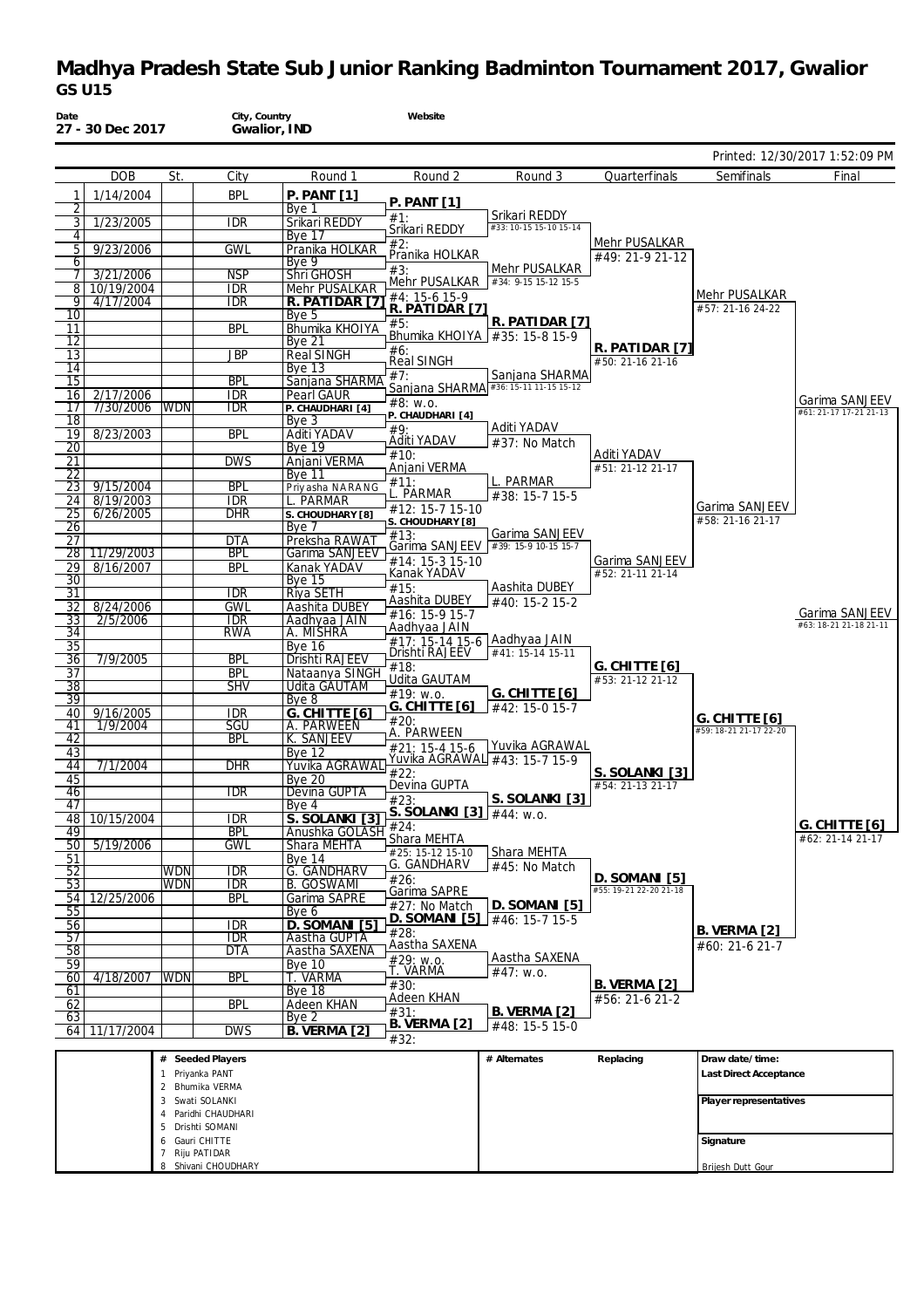| Date           | 27 - 30 Dec 2017              |     | City, Country<br>Gwalior, IND |                                      | Website                                                       |                                        |                                      |                                |
|----------------|-------------------------------|-----|-------------------------------|--------------------------------------|---------------------------------------------------------------|----------------------------------------|--------------------------------------|--------------------------------|
|                |                               |     |                               |                                      |                                                               |                                        |                                      | Printed: 12/30/2017 1:52:23 PM |
|                | <b>DOB</b>                    | St. | City                          | Round 1                              | Round 2                                                       | Quarterfinals                          | Semifinals                           | Final                          |
|                |                               |     | <b>RWA</b>                    | Akash JAISWAL                        |                                                               |                                        |                                      |                                |
| $\mathbf{1}$   |                               |     | <b>RWA</b>                    | Mrigendra SINGH                      | Akash JAISWAL                                                 |                                        |                                      |                                |
| $\overline{2}$ |                               |     |                               |                                      | Mrigendra SINGH<br>#1:                                        | R. BATRA                               |                                      |                                |
|                | 7/31/2004                     |     | GWL                           | Bye 1<br>R. BATRA                    | R. BATRA                                                      | Avadh HEDA                             |                                      |                                |
| 3              | 3/29/2004                     |     | <b>GWL</b>                    | Avadh HEDA                           | Avadh HEDA                                                    | #17: W.0.                              |                                      |                                |
| 4              |                               |     |                               | Bye 9<br>Aadarsh THAKUR              | #2:                                                           |                                        | Kushagra CHOUBEY                     |                                |
| 5              | <u>10/1/2005</u><br>8/29/2005 |     | GWL<br><b>GWL</b>             | Pranay WARATHE                       | Aadarsh THAKUR                                                |                                        | Jai Singh KARCHULI<br>#25: 21-7 21-9 |                                |
|                |                               |     |                               |                                      | Pranay WARATHE                                                |                                        |                                      |                                |
| 6              |                               |     | TDR                           | Bye 5<br>Rudra DANEJ                 | #3:                                                           | Kushagra CHOUBEY<br>Jai Singh KARCHULI |                                      |                                |
| $\overline{7}$ |                               |     | <b>IDR</b>                    | Sanidhya YADAV<br>Kushagra CHOUBEY   | Kushagra CHOUBEY                                              | #18: W.0.                              |                                      |                                |
| 8              |                               |     | MDL<br><b>RWA</b>             | Jai Singh KARCHULI                   | Jai Singh KARCHULI                                            |                                        |                                      | <b>Bhuvan KOTIKALA</b>         |
|                | 7/9/2003                      |     | BPL                           | A gnishwar MUKERJEE                  | #4: w.o.                                                      |                                        |                                      | Yashpal YADAV                  |
| 9              | 8/23/2003                     |     | <b>BPL</b>                    | Karan YADAV                          | A gnishw ar MUKERJEE                                          |                                        |                                      | #29: 21-14 21-13               |
| 10             |                               |     |                               |                                      | Karan YADAV<br>#5:                                            | Prajiwal GOLASH                        |                                      |                                |
|                | 4/8/2006                      |     | GWL                           | Bye 3<br>Prajjwal GOLASH             |                                                               | Dev KUMAWAT                            |                                      |                                |
| 11             | 3/20/2007                     |     | <b>GWL</b>                    | Dev KUMAWAT                          | Prajiwal GOLASH<br>Dev KUMAWAT                                | #19: W.0.                              |                                      |                                |
| 12             |                               |     |                               | Bye 11<br>Kanishk SHARMA             | #6:                                                           |                                        | Bhuvan KOTIKALA                      |                                |
| 13             | 2/22/2004<br>8/11/2004        |     | DHR<br><b>IDR</b>             | Vatsal SOMAN                         | Kanishk SHARMA                                                |                                        | Yashpal YADAV<br>#26: 21-11 21-9     |                                |
|                |                               |     |                               |                                      | Vatsal SOMAN                                                  |                                        |                                      |                                |
| 14             | 7/13/2003                     |     | GWL                           | Bye 7<br><b>Bhuvan KOTIKALA</b>      | #7:                                                           | Bhuvan KOTIKALA<br>Yashpal YADAV       |                                      |                                |
| 15             | 12/22/2003                    |     | <b>GWL</b>                    | Yashpal YADAV                        | Bhuvan KOTIKALA                                               | #20: 21-9 21-11                        |                                      |                                |
| 16             |                               |     | SĦV<br><b>SHV</b>             | Abaan Sajid KHAN<br>Arman Sajid KHAN | Yashpal YADAV                                                 |                                        |                                      | Avdhesh JAT                    |
|                | 2/19/2004                     |     | NSP                           | <b>Shreeyanshu GHOSH</b>             | #8: 15-6 15-2                                                 |                                        |                                      | Aniket YADAV                   |
| -17            | 11717/2004                    |     | <b>NSP</b><br>GWL             | Anandi RUSIYA<br>Jayant SHARMA       | Jayant SHARMA                                                 |                                        |                                      | #31: 12-21 22-20 21-17         |
| 18             | 1/7/2004                      |     | <b>GWL</b>                    | Keshav SOHANI                        | Keshav SOHANI<br>#9: 15-5 13-15 15-13                         | Jayant SHARMA                          |                                      |                                |
|                |                               |     |                               |                                      | Utkarsh MOURYA                                                | Keshav SOHANI                          |                                      |                                |
| 19             | 5/15/2007                     |     | GWL                           | Bye 8<br>Utkarsh MOURYA              | Aryan SHARMA                                                  | #21: 21-11 21-16                       |                                      |                                |
| 20             | 4/24/2009                     |     | <b>GWL</b>                    | Aryan SHARMA                         | #10:                                                          |                                        | Prajiwal MALAKAR                     |                                |
| 21             |                               |     | TDR<br><b>IDR</b>             | Adityom JOSHI<br>Rudra TIWARI        | Adityom JOSHI                                                 |                                        | Akshay PANCHAL<br>#27: 21-6 21-4     |                                |
|                | 2/5/2005<br>6/18/2007         |     | GWL                           | Ranveer SILAWAT                      | Rudra TIWARI                                                  |                                        |                                      |                                |
| 22             |                               |     | <b>GWL</b>                    | Prakhar SRIVASTAV                    | #11: 15-6 15-0                                                | Prajiwal MALAKAR<br>Akshay PANCHAL     |                                      |                                |
| 23             |                               |     |                               | Bye 4                                | Prajiwal MALAKAR                                              | #22: 21-12 21-16                       |                                      |                                |
| 24             | 1172272003<br>4/6/2004        |     | GWL<br><b>GWL</b>             | Prajiwal MALAKAR<br>Akshay PANCHAL   | Akshay PANCHAL                                                |                                        |                                      | Avdhesh JAT                    |
|                | 7/25/2003                     |     | RWA                           | Abhimanyu DWIVEDI                    | #12:                                                          |                                        |                                      | Aniket YADAV                   |
| 25             |                               |     | RWA<br>ञ्ज                    | Adesh MISHRA                         | Sikhar Pratap SINGH<br>Sikhar Pratap SINGH Sumeet Kumar SINGH |                                        |                                      | #30: 21-16 21-18               |
| 26             |                               |     | SGL                           | Sumeet Kumar SINGH                   | #13: W.0.                                                     | Anuj KALE                              |                                      |                                |
|                |                               |     |                               |                                      | Anuj KALE                                                     | <b>Uday MUKATI</b>                     |                                      |                                |
| 27             | 6/30/2005                     |     | GWL                           | Bye 6<br>Anuj KALE                   | Uday MUKATI                                                   | #23: 21-11 21-18                       |                                      |                                |
| 28             | 1/17/2005                     |     | GWL                           | Uday MUKATI                          | #14:                                                          |                                        | Avdhesh JAT                          |                                |
| 29             |                               |     |                               | <b>Bye 10</b>                        | Vineet SARODE                                                 |                                        | Aniket YADAV<br>#28: 21-13 21-8      |                                |
|                |                               |     | SĦV                           | <b>Vineet SARODE</b>                 | Himanshu SHARMA                                               | Avdhesh JAT                            |                                      |                                |
| 30             |                               |     | <b>SHV</b>                    | Himanshu SHARMA                      | #15:                                                          | <b>Aniket YADAV</b>                    |                                      |                                |
| 31             |                               |     |                               | Bye 2                                | Avdhesh JAT                                                   | #24: 21-10 21-8                        |                                      |                                |
| 32             | 6/19/2003<br>7/26/2003        |     | <b>GWL</b><br><b>GWL</b>      | Avdhesh JAT<br>Aniket YADAV          | Aniket YADAV<br>#16:                                          |                                        |                                      |                                |
|                |                               |     |                               |                                      |                                                               |                                        |                                      |                                |

| # Seeded Players | # Alternates | Replacing | Draw date/time:        |
|------------------|--------------|-----------|------------------------|
|                  |              |           | Last Direct Acceptance |
|                  |              |           |                        |
|                  |              |           | Player representatives |
|                  |              |           |                        |
|                  |              |           | Signature              |
|                  |              |           |                        |
|                  |              |           | Brijesh Dutt Gour      |